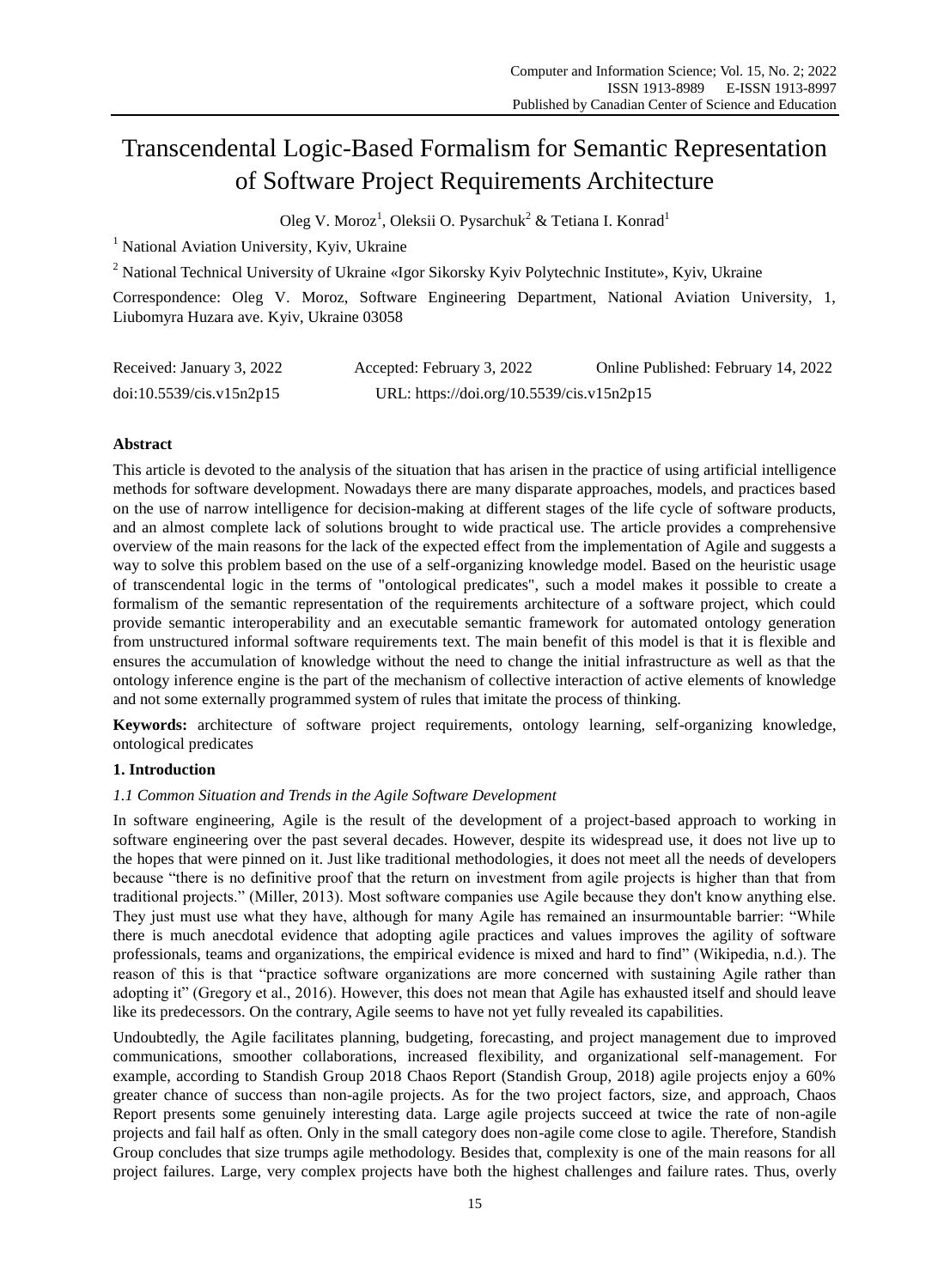complex requirements, as well as scaling, are the main impact factor for project manageability. For small and simple projects, the choice of methodology does not matter; for large and complex projects, agility can only slightly improve the overall statistics but does not slay the "dragon" and does not guarantee final success. To effectively deal with the problem, you need to know all the vulnerabilities of the "dragon". Agile projects often go beyond time and budget and fail. This is mainly due to two reasons. The first is since businesses are simply not ready to accept new ways of organizing work. The fact is that the key feature of the Agile methodology for software development, which consists in breaking the project into small iterations, during which part of the functionality is implemented, is, as is often the case, its most significant drawback. This means that for the successful application of this methodology it is necessary to constantly monitor the dependencies of the modules being developed on those that have already been implemented and a clear vision of the business goals of the project at all stages of its life cycle. The first allows developers not to make a lot of blunders, and the second – to concentrate attention and efforts on the most important positions at every moment of the Software Development Life Cycle. Otherwise, there will be inconsistency, repetition, and an increased risk of never releasing the final version of the product. That is why the greatest threat to Agile is its formal application, that is, the use of Agile model artifacts without considering the specifics of the project and, most importantly, without effective management of project knowledge.

The second reason for the failure of agile projects, as, indeed, and non-agile projects, is associated with the fact that the development life cycle of most software products is much longer than the time frame of the project that initiated it. If the house has been built, then it is built, and you will not add anything significant to its main functionality – you can only keep it up to date. Another thing is the knowledge that is embedded in the software product. Such knowledge is usually incomplete and there is always the opportunity to add something more to the existing functionality, and this opportunity only increases as organizational knowledge develops, transforming under certain conditions into a necessity. If a software product does not initially can adapt to changes in the organization's business goals in the future, such a product will sooner or later complete its life cycle.

Why is it so important for a software product to be adaptable to changes in business goals? Work in the modern economy is fundamentally ambiguous, unpredictable, and sometimes even chaotic. Typically, creating and maintaining software following specific business goals presents unique challenges and solutions, which leads to increased risks. This business reality is a key factor that makes software development so challenging and risky, which is why it is so important to be able to adapt to this business reality. Integrated Application Lifecycle Management (ALM) tools are called to solve this problem. Being the lifecycle management of a product, ALM is used in administrating a software application from its early phase until it is no longer used, and its main aim is to document and track the changes made to an application throughout its life circle [\(Aiello](https://www.worldcat.org/search?q=au%3AAiello%2C+Bob%2C&qt=hot_author) & [Sachs,](https://www.worldcat.org/search?q=au%3ASachs%2C+Leslie+A.%2C&qt=hot_author) 2016; Rossberg, 2014). Not surprisingly, there are so few publications describing a scientifically based practical experience in developing and deploying enterprise-class ALM solutions. This is understandable since non-trivial and complex ALM processes involve the combination of various methods and tools and are used throughout the software development life cycle. The success of ALM implementation depends on many factors, and some barriers require the attention of both researchers and practitioners (Kääriäinen, 2011). ALM tools help software developers to achieve a higher maturity level and provide continuous workflow process improvement, but it will not solve the crucial problem – the complexity of the objectives forwarding, which is compounded by the complexity of the ALM solutions themselves. At the same time, the solution to this problem of complexity seems to be self-evident - it is the creation of a project knowledge base capable of integrating with the organization's knowledge management system. Only under this condition, the knowledge gained during the work on the project will be formalized and manageable, and the artifacts will be valid. The creation of such a knowledge base is the result of close cooperation between the customer, users, and the developer, and such cooperation is extremely important for the successful implementation of the project. Otherwise, there will be information chaos, to overcome which an agile approach to the software development was created. The short duration of iterations and the small amount of added functionality make it possible to correct inconsistencies and eliminate errors at a reasonable cost of time and effort. However, the constantly increasing software requirements complexity led, on the one hand, to the emergence of technologies such as Kubernetes (Lukša, 2017) for deploying and scaling applications and, on the other hand, must force researchers and practitioners more actively use artificial intelligence technologies to overcome challenges. A typical example of this trend is found in the field of Search-Based Software Engineering (e.g., Harman & Chicano, 2015; Ruchika et al, 2017; Ramírez et al., 2019), as well as works in the field of using probabilistic reasoning and machine learning in the software life cycle (Balikuddembe et al., 2009; Pandey et al., 2021; Jayagopal et al., 2021; Xu et al., 2016; Dell' Anna et al., 2019). The most popular intelligent techniques for software development are as follows: reasoning under uncertainty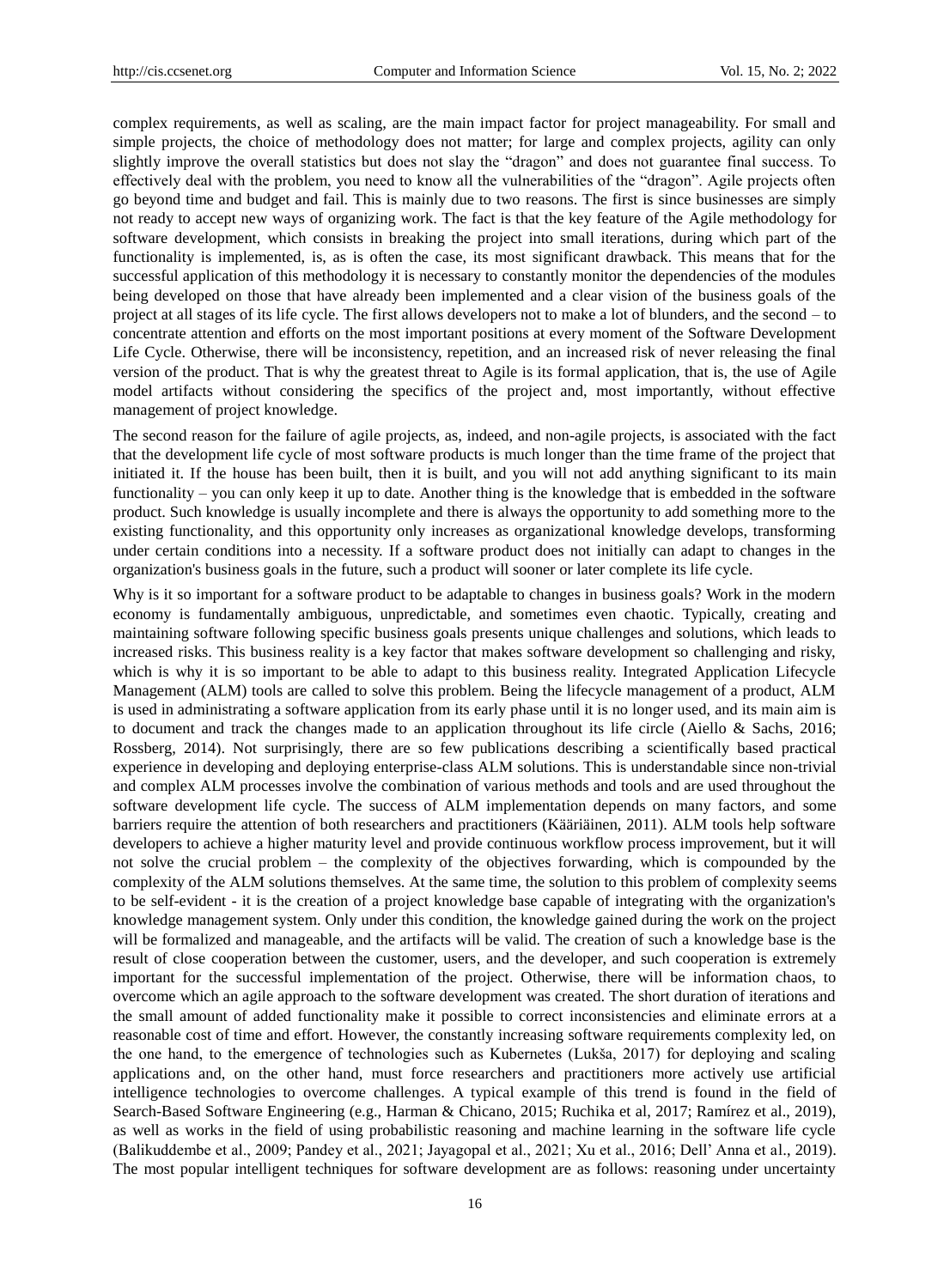(mainly, Bayesian network), search-based solutions, and machine learning (Perkusich et al., 2020). At the same time, the main purpose of applying intelligent methods is to support decision-making in such tasks as labor cost estimation, resource allocation, and requirement management: selection, analysis, and prioritization. However, most of these methods, as truly noted in (Perkusich et al., 2020), are still in their infancy for many applications, therefore much more theoretical and empirical research is needed yet.

# *1.2 Application of Artificial Intelligence to the Software Development*

Many articles, reviews, books, conference proceedings are devoted to the use of Artificial Intelligence (AI) in software engineering in general. (e.g., Barenkamp et al., 2020; Batarseh et al., 2021; Shehab et al., 2020). The application of AI techniques covers all stages of software life-circle: software project planning, problem analysis, software design, software implementation, software testing and integration, and software maintenance. AI-enhanced software development tools are a good example of how AI can empower the routine developer's work, but "it will take some time before they can learn to interpret the business value of each feature and advise on what to develop next" (Kurasinska et al., 2019). As for the most popular intelligent techniques in the context of Agile software development, the main purpose of using intelligent methods seems to be to support decision-making in the process of solving the Next Release Problem (Chaves-González et al., 2015).

If to talk about the impact of AI on software development, the bulk of the interest in applying AI to software development lies in automated testing and bug detection tools, whereas the activities such as automata deployment pipelines, decrease defects, working with log analysis to optimize traffic routing cause minimal interest (Giudice, 2016). If saying in terms of decision-making support, AI is mostly used for highly structured tasks and much more extent for poorly structured and unstructured tasks requiring in-depth analysis of information, identifying relationships and patterns for accepting decisions. All this indicates AI technology is closed-minded about how to interpret business values.

In our opinion, the prospects for increasing the influence of AI on software development are associated, first, with the expansion of the use of AI at the stage of analyzing the initial data of the project, reducing the uncertainty in requirements and more efficient requirements management in the development process. Requirement development is essentially a mapping process between domain knowledge and the functional structure of the system developed. In the case of an iterative software life cycle model, such a process should be based on intelligent decision support models under fuzzy conditions, where the business goals of the project act as target functions since the requirements are not complete and can change during the implementation of design decisions.

## *1.3 Fundamental Programming Paradigm Shift*

The inconstancy of requirements and the need for adaptive software implementation of the dynamics of the original subject area put forward certain requirements for the programming language, which must provide adequate tools for creating and manipulating the corresponding project artifacts. Unfortunately, the OOP paradigm, which today dominates programming like the Agile methodology in project management, is very limited in this regard, which introduces excessive complexity into the architecture of software systems, and noе always solutions based on an object-oriented approach turn out to be adequate business logic inherent in the requirements. Therefore, the urgent task is to create a different programming paradigm, focused not on objects interacting by passing messages to each other, but on facts reflecting the status and state of these objects, and manifesting and changing their properties through interaction with each other and with the environment.

There are two diametrically opposed points of view on this fundamental paradigm shift. The first was formulated by the Director of AI at Tesla Andrej Karpathy. In [a blog post](https://medium.com/@karpathy/software-2-0-a64152b37c35) titled "Software 2.0" in November 2017 he wrote (Karpathy, 2017):"… Software 2.0 can be written in much more abstract, human unfriendly language, such as the weights of a neural network. No human is involved in writing this code because there are a lot of weights (typical networks might have millions), and coding directly in weights is kind of hard (I tried)". And further: "The 2.0 stack can [fail in unintuitive and embarrassing ways,](https://motherboard.vice.com/en_us/article/nz7798/weve-already-taught-artificial-intelligence-to-be-racist-sexist) or worse, they can "silently fail"…" Now you can see some excitement about the fascination with neural networks, but a frank remark by Andrej Karpathy looks like a fly in the ointment. Software development is a highly risky business, so software developers would not like to add to the objectively existing risks also the risks that come from working development tools.

The second point of view was expressed by the Co-founder, President at JetBrains Sergey Dmitriev in November 2004 in his article "Language Oriented Programming: The Next Programming Paradigm" (Dmitriev, & JetBrains s.r.o., 2004). The main limitation of the existing programming paradigms is, as S. Dmitriev accurately noted, that they make the programmer think like a computer, but it should be the other way around – a computer should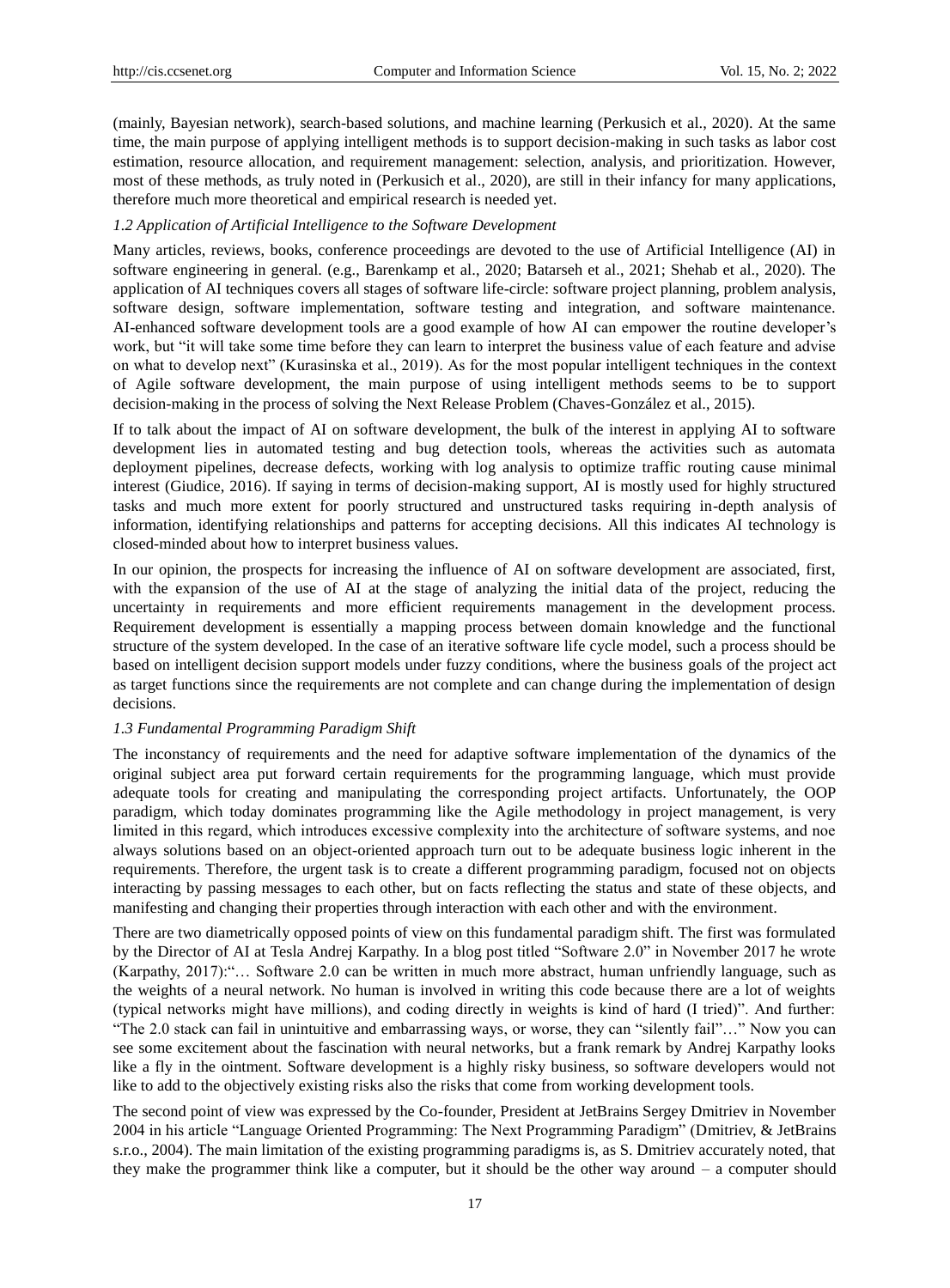think like a programmer. Accordingly, a program is not a set of instructions but "… any precisely defined model of a solution to some problem in some domain, expressed using domain concepts. … So, Language Oriented Programming (LOP) will not just be writing programs, but also creating languages in which to write our program". But easier said than done. The idea of LOP is based on using domain-specific languages (DSL) that are tailored to be highly productive in a specific problem domain. But how many domains the real program could involve? And how to ensure their DSL consistency and synchronization?

That is reasonably clear that we need a universal programming language, the logical structure of which, like the logical structure of a natural language, would reflect the structure of the real world. Within such a language, you can create any number of DSLs that are subsets of it, just like in the case of a natural language, which is the basis for creating languages for different subject areas. Unfortunately, today there are no such flexible and dynamic programming languages, but such a language can be created based on the principles of Wittgenstein's factual language (Stern, 1996) and the pictorial theory of sentences developed by him as the logical basis of language. In his early fundamental work "Tractatus Logico-Philosophicus" L. Wittgenstein offers fact as a combination of interconnected objects, not the object itself, to be the "elementary unit" of the world, just as he considers the sentence, not the name, to be the "elementary unit" of language. Proceeding from the fact that sentences represent facts, we conclude that the world that they define, and the language, which is a collection of sentences, have a similar structure or, in other words, have a common logical form. According to Wittgenstein, "only facts are capable of expressing meaning, the class of names cannot," and the meaning of the sentence is to depict a possible state of affairs in the real world. A sentence is a structural element in the model of reality, and its constituent elements are atomic facts (names). It should be borne in mind that this model refers to the formal abstract language of logic (metalanguage) and describes what the world really is but does not depend on our knowledge about it.

In his later works, Wittgenstein proposed the concept of a language game as the basis of natural language, the essence of which is that language and actions are considered as one whole. Various types of linguistic communication (language games) are possible, organized according to certain rules, where words can have different functions, and, therefore, relate differently to reality. The semantics of a word depends primarily on the context in which it is used in a language game. L. Wittgenstein wrote that the process of using words in a language is very similar to the process of children mastering their native language, emphasizing the importance of rules in the process of creating language games. It is no coincidence that teaching children are considered the most effective precisely in the process of games when they perform different roles.

In general, the scale of AI usage in software engineering correlates with the level of AI development and is mainly reduced to the selective use of narrow AI methods at certain stages of the life cycle of a software product. In some cases, AI can help fix certain problems and develop applications more efficiently. AI's limited use is due to its limited capabilities and, in some cases, unpredictable consequences and difficulties in interpreting the results. Non-software companies are also wary of their AI business strategies as suggested from the MIT Sloan Management Review, published in 2017 (Ransbotham et al., 2017): «The gap between ambition and execution is large at most companies. Three-quarters of executives believe AI will enable their companies to move into new businesses. Almost 85% believe AI will allow their companies to obtain or sustain a competitive advantage. But only about one in five companies has incorporated AI in some offerings or processes. Only one in 20 companies have extensively incorporated AI in offerings or processes. Less than 39% of all companies have an AI strategy in place. The largest companies – those with at least 100,000 employees – are the most likely to have an AI strategy, but only half have one». Wherein forms of AI in use today include predictive analytics (digital assistants), machine learning, natural language processing, voice recognition and response, virtual personal assistants (chatbots), diagnosis (recommendation engines) among others (Narrative Science, 2018).

## *1.4 Problem Statement*

From the above, we can conclude that for effective management of project work in software engineering an urgent task is to implement a flexible structure of project knowledge that would provide monitoring and tracing of requirements and artifacts that are changed over time in the project and initiated by evolving organizational knowledge. To take a truly significant step towards increasing the efficiency of the development of complex software systems, it is necessary, first, to make efforts to uniform the representation of the project knowledge and, above all, project requirements as the basis of a conceptual scheme, and also to create a programming language that is not focused on building a hierarchical object model of the domain, but on reflecting the dynamic interaction of objects between themselves and the environment, through which the properties of these objects are manifested and changed.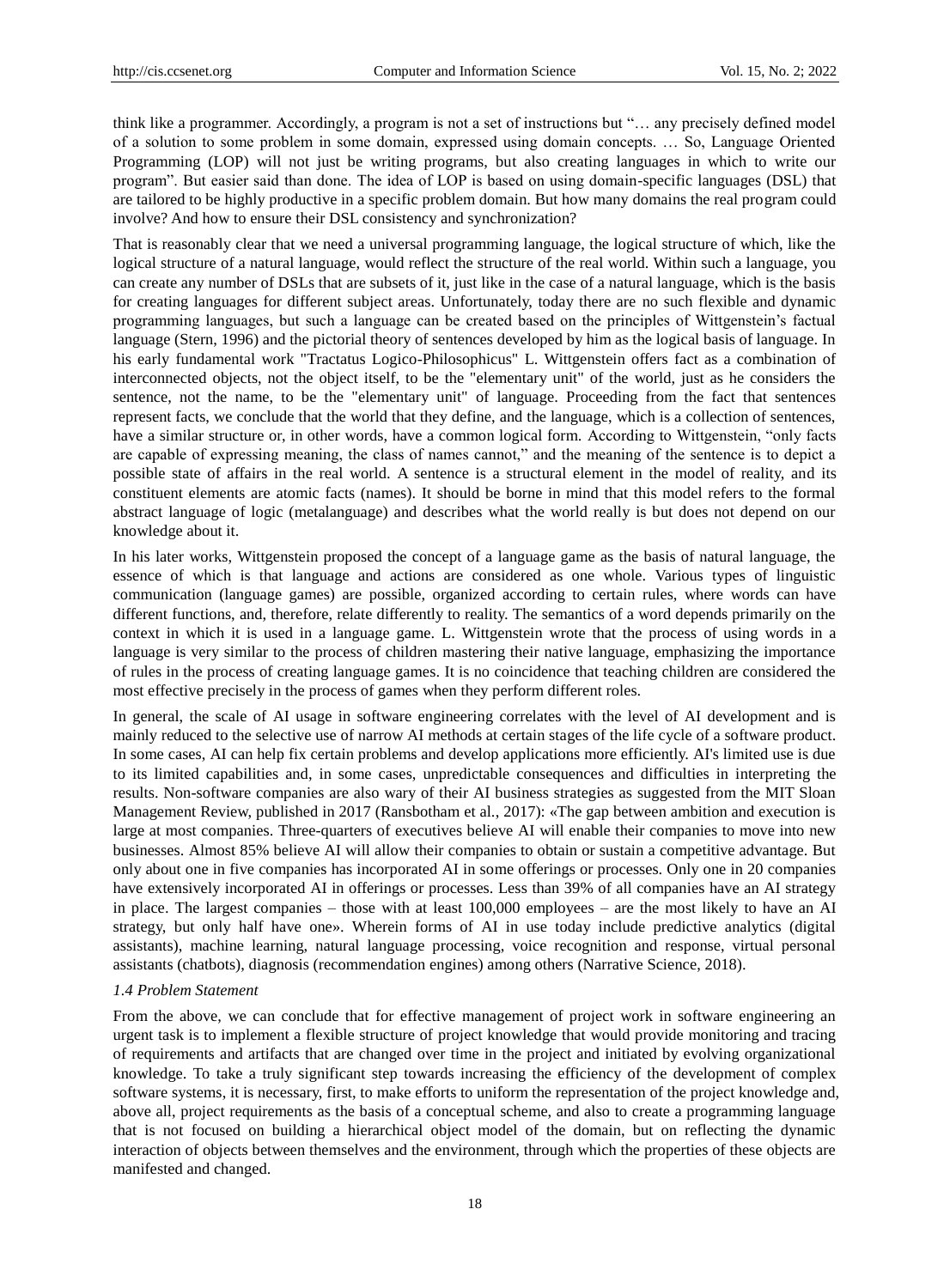Building a unified project knowledge base and keeping it up to date is the key to the success of the software project, but such a knowledge base should be able to integrate with the organizational knowledge management system, then any software system based on this knowledge can be constantly kept up to date. However, in this case, the concept of a project itself is leveled, since "to be truly competitive, an organization needs to be able to deliver a continuous stream of change. Managed properly, this negates the need for a project and the associated cost overheads" (Leybourn & Hastie, 2018). Moreover, for this, the methods of formalizing subject and project knowledge should be unified. Approaches to the formalization of knowledge can be different depending on the model of knowledge representation, but the most justified from the point of view of cognitive science is the ontology-based model. This article presents an ontological framework for the formalization and semantic modeling of informal project requirements, functioning based on the principle of self-organization of knowledge, that is, assuming that knowledge is inherent in the emergent ability to create new knowledge based on existing knowledge, and the corresponding model of knowledge representation (Moroz, 2020), which uses transcendental logic-based ontological relations to describe the relationship between structural elements (Moroz, 2021).

The article is further organized as follows. Section 2 provides a detailed overview of the key aspects of the requirements formalization process for a software development project, its problems, challenges, and failures, and most of all, automation issues. In addition, aspects of cognitive categorization and shortcomings of the main theories of knowledge categorization are considered. Section 3 discusses the role of a multi-level software project requirements architecture in the software development technology stack, the relationships of requirements models in this architecture, and presents an ontological framework of a typical requirements architecture based on transcendental logic-oriented ontological predicates as an alternative platform for ontology learning. In section 4, the main findings of the study are briefly summarized. In section 5, the article concludes with a general discussion about the prospect of creating a fully automated unsupervised semantic parsing tool.

# **2. Key Aspects of Software Project Requirements Formalization**

# *2.1 Formalizing Project Requirements*

Requirement specifications play a key role in software development since the analysis of requirements and their subsequent tracing during the development process has a significant impact on the quality of the design process and the final product. Nowadays computer tools for the conceptual phase of the design process are now emerging. The main challenge in creating design tools for this phase is to formulate functional and non-functional requirements in such a way that they can be processed on a computer. To this end, informal specifications presented in the textual form are refined to create formal specifications suitable for automatic processing. At the same time, the process of clarifying the requirements is iterative and usually requires the active participation of domain experts. Iteration with backtracks is perhaps the most reliable way to get the desired result, but it is very extensive being associated with significant resource costs due to the need for numerous repetitions and rework (e.g., Kulyamin et al., n.d.; Ghazel et al., 2015; Peres et al., 2012).

In addition to iteration with backtracks, goal-driven software development methodology is also used to clarify requirements that provide a visual modeling language to define an informal specification. In this case, the most used form of the representation of the structure and behavior of a software model are diagrams UML/SysML (UCL - SST/ICTM/INGI - Pôle en ingénierie informatique & van Lamsweerde, 2009). A classical implementation of the goal-driven paradigm brought to an acceptable level of maturity is the requirements behavior tree (Dromey, 2003). Behavior trees allow you to find a compromise between requirements and business goals, allowing changes to both when certain conditions and constraints are imposed, that is, inherently represent a variant of goal trees used in knowledge-based systems to model the inference engine. Accordingly, they have the same drawbacks, such as retraining or oversimplification of the situation, and besides, large trees are too difficult to exchange information with stakeholders.

In certain cases, methods of system dynamics methodology can be applied to clarify the requirements. (e.g., Li, 2021). They allow comparing alternative change management strategies in terms of project performance indicators. Such methods emphasize the formalization of the supported business process, which allows you to identify inconsistencies and gaps in this process, and therefore in the requirements.

These methodologies are very sensitive to the scale of the project and to the temporal evolution of the modeled system since they require a lot of effort to rework their models in the event of frequent changes in the business process, for example, in the PCDA cycle. In addition, presenting a conceptual diagram of a system as a set of specific diagrams, such as the UML, is developer-oriented and, despite their clarity, makes it difficult for the interaction of developers and stakeholders, which is contrary to one of the four fundamental principles of Agile.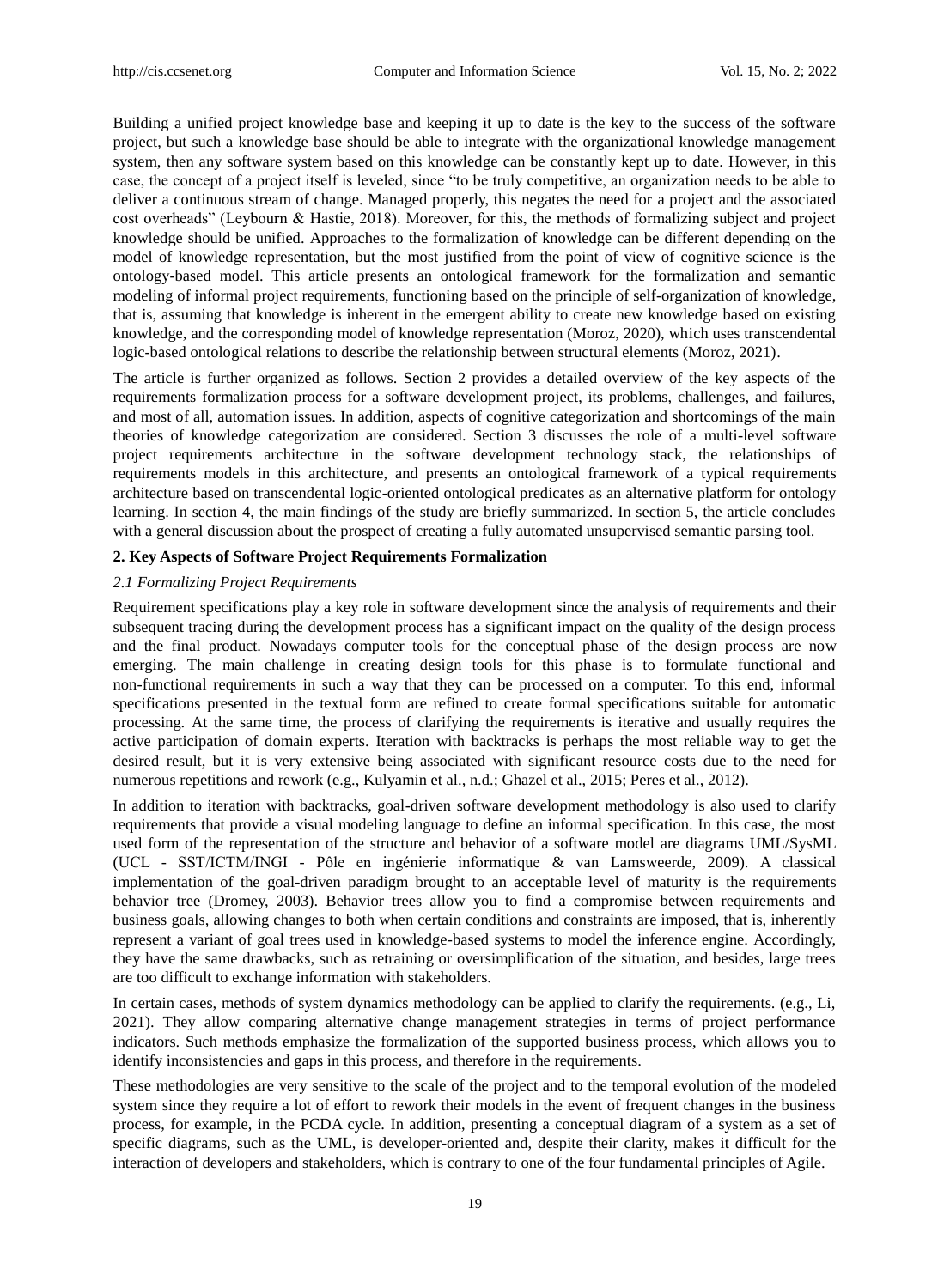As a rule of thumb, when it comes to formalizing requirements, this usually refers to functional requirements. Non-functional requirements are usually considered only informally due to their complexity, high level of abstraction, and lack of methodologies and support tools. At the same time, non-functional requirements define a significant part of the design decision-making process and limit the way the product functionality is implemented by imposing additional constraints in business process models (Shankar, 2020), so they are also known as the system's quality attributes. The approach to requirements management should be sure flexible, especially with respect to non-functional requirements, but they are much more difficult to systematically model, analyze and change, in contrast to functional requirements, the satisfaction of which can be easily tested (Moradi et al., 2018; Jackson et al., 2009). Thus, non-functional requirements should be included in the general scheme of requirement formalizing, however, the problem of formalizing such requirements and determining the degree of their satisfaction in the final product is still awaiting its solution (Rosa et al., 2004).

## 2.1.1 Requirement's Formalization Automation Issue

Although publications present many different approaches to automation of the requirement formalization, there is still not a fully rigorously substantiated and proven practical solution. The process of informal requirements formalization is usually taking to consist of three phases (Cimatti et al., 2009; Fatma Bozyiğit et al., 2021):

- 1) Informal analysis phase: informal specifications are structured and categorized using appropriate taxonomies.
- 2) Formalization phase: a conceptual model is automatically created from categorized fragments of requirements through a transformation model.
- 3) Formal validation phase: the resulting conceptual model is validated.

The transformation model allows you to define the elements of the conceptual model (entities, their attributes, and relationships, constraints that determine the conceptual element integrity), relying on the structured data obtained in the previous phase. Based on the analysis of publications on this topic, you can distinguish three main types of analysis and corresponding models, which are subjected to categorized fragments of requirements while transforming into a conceptual model: linguistic analysis, pattern-based analysis, ontology-based analysis.

#### A. Linguistic analysis.

The linguistic analysis focuses on comprehending the subject-logical content of the text, factual and conceptual information available in the text and includes [morphology,](https://en.wikipedia.org/wiki/Morphology_(linguistics)) [syntax,](https://en.wikipedia.org/wiki/Syntax) [semantic,](https://en.wikipedia.org/wiki/Semantics) and [pragmatic](https://en.wikipedia.org/wiki/Pragmatics) analysis, among others. Morphology deals with the formations of words from the morphemes. The syntax works similarly to morphology but refers to sentence structure. Semantic focuses on studying the meanings of words. Pragmatics is like semantics but with words, phrases, and utterances being studied in context rather than independently. Natural language text processing may begin with morphological analyses, stemming from the terms involved. The aim of syntax analyses is to determine the characteristics of the words, recognition of their parts-of-speech, determining the words and phrases, and parsing of the sentences. A parser takes a sentence and turns it to the sentence diagrams. Once the sentence is parsed the one can find all the noun phrases, for example, that is sentence parsing is just the way to find concepts.

To determine the meaning of a sentence, semantic parsing is used. Semantic parsing deals with converting natural language utterances to a semantic representation. This representation is often referred to as logical forms, meaning representations, or programs that can be easily executed on a knowledge base. There are several semantic representation formalisms (Kamath & Das, 2018): first-order logic, graph-based formalism, and programming languages. The most used logic-based semantic representation is λ-calculus that represents the meaning of real-world objects using a set of ontologies and uses syntactic rules for composition. Basic formalism (or grammar) is used to obtain valid logical forms. Next, the parser searches for logical forms with suitable characteristics in accordance with some model that generates distributions over these valid logical forms. The model parameters are updated according to a specific learning algorithm using training examples.

Let's try to evaluate this scheme of machine-learning-based semantic analysis from the point of view of Wittgenstein's language-game theory, according to which language and actions should be considered as a whole and the truth of which hardly anyone doubts today. Language games, according to Wittgenstein, are infinitely counted, and their infinite variety creates an abundance of life practices. It is impossible to classify these conceptual speech practices and games since there are a huge number of their possible types and varieties. We can only try to identify the rules by which this or that language game "works". Wittgenstein wrote that people too often fail to notice the obvious. Obvious things are the hardest to understand since they are too close, and it is not customary to think about them reflectively. When we use words, each time we carry the meaning of the word into a new context, trying to discover new ways to use it. In other words, we are creating a new language game.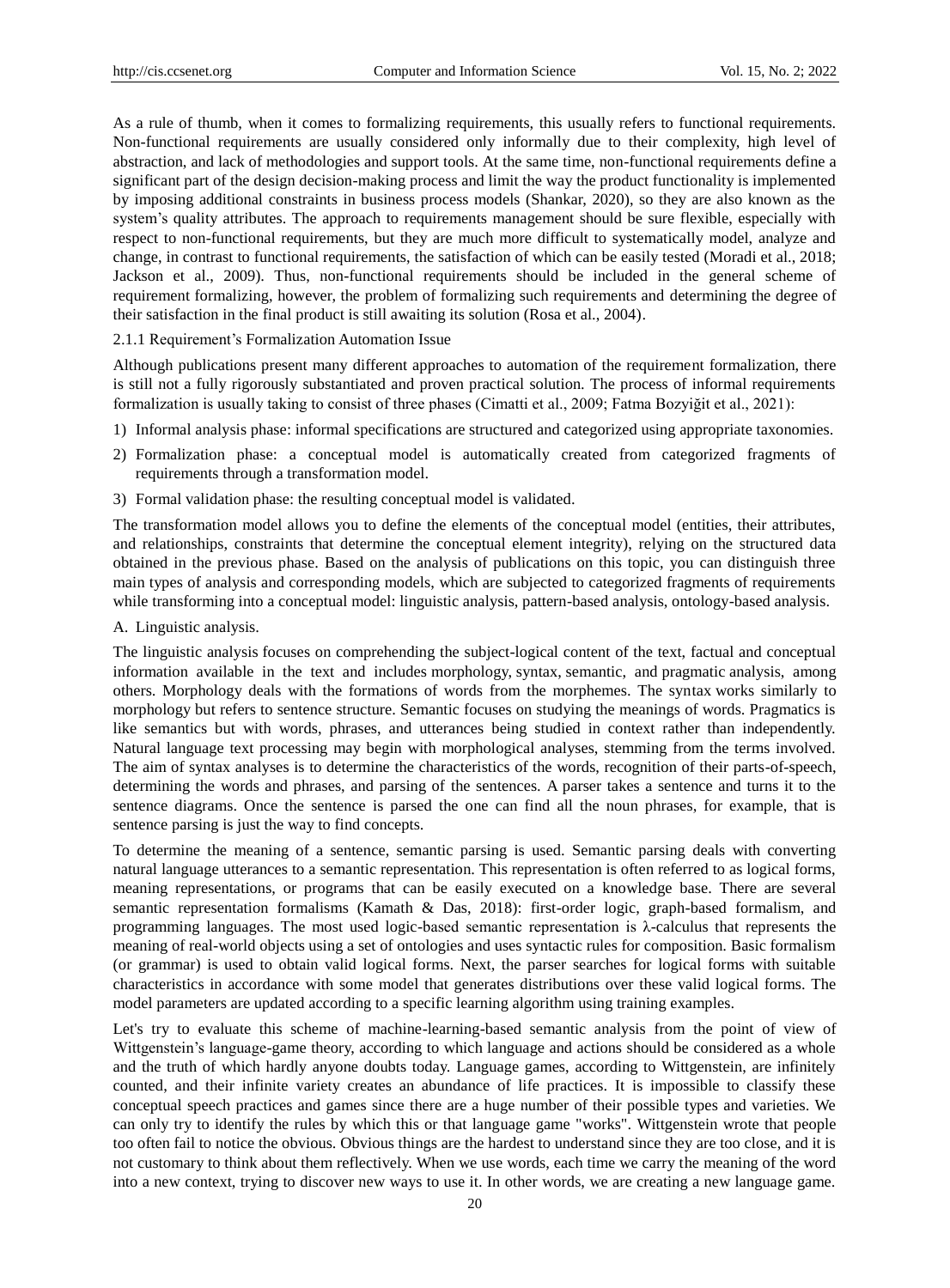The same image or word can be perceived differently by different people. For example, in a disputable situation, one party may state: "This is my point of view." However, if the opponent has a different mental context for using the words that have become the subject of the dispute, then there is no way to resolve the conflict. The parties simply operate with different meanings, although they verbally pronounce the same words. Similarly, no matter how many times we highlight a certain phrase in the text, we will not be able to accurately assess its meaning if we do not know the rules of its original language game. Two disputing parties reach an understanding only if they accept the same rules of the game. This usually happens because of discussion and exchange of views. This means that to convey the exact meaning of the sentence of the language, it is necessary to bring the accompanying rules of the game to the perceiving side. For this, semantic schemes and ontologies are intended, but the question is how effective and expressive the formalisms used today to represent them are.

Semantic representations should be created in parallel with a chain of actions ready for execution, as it happens in the human brain while the perception of a phrase or sentence. Instead, learning semantic parsers are created to match natural language sentences with use case analysis, formal queries to the knowledge base, or programs in formal command languages, and there is little confidence in the validity of these matches. Methods such as deep learning add confidence to researchers because they remove all these multi-step transformations and metamodels in the process of semantic analysis, but first, you need to teach them how to evaluate the reliability of the responses of the semantic parser, learn from the knowledge already gained and work with models that cover at least several unrelated domains (Grefenstette et al., 2014).

Linguistic analysis computer's tools are concerned with Natural Language Processing (NLP). The most common NLP approaches are symbolic, statistical, connectionist, and hybrid (Liddy, 2001). We will not try to dig into the details of these approaches but instead focus on the fundamental differences between them, because all of them are aimed at teaching the computer to human-like comprehension of natural language, translate and generate natural human text and language. They differ in the processes each approach follows, as well as in system aspects, robustness, flexibility, and suitable tasks. The symbolic approach to NLP is based on rules and lexicons developed by humans according to generally accepted patterns within a given language. Logic-based and rule-based systems and semantic networks are examples of symbolic systems. Despite the preferences of machine learning in NLP research, symbolic methods are still commonly used when the amount of training data is insufficient to successfully apply machine learning methods.

Statistical and connectionist approaches are based on the machine-learning paradigm. In the case of the statistical approach, a computer system can develop its own linguistic rules resulting from using various mathematical techniques and actual large text examples. Statistical methods in NLP research have been largely replaced by ANN-based machine learning, however, they continue to be relevant for contexts in which statistical interpretability and transparency are required. The connectionist models that combine the symbolic and statistical approaches operate statistically accepted rules of language, but allow adaptive transformation, inference, and manipulation of logic formulae.

The situation in the NLP body of research can be characterized as a pluralism of approaches and methods against the background of universal motivation by neural-network technology. In one case, one approach may be sufficient, in another case, to achieve the goal, it will be necessary to combine different approaches, which is the essence of the hybrid approach. Hybrid methods take advantage of the strengths of multiple approaches to solve NLP problems more effectively.

Known methods for linguistic analysis of informal natural-language requirements are developing within the NLP scope, so they allow a lot of disadvantages, but, in addition, they "miss a methodology for an adequate formal analysis of the requirements" (Cimatti et al., 2009). On the contrary, methods that are aimed at creating formal model-based specifications and use formal specification notations such as Z-language (Madhan et al., 2017) have sufficiently developed means for formal analysis of the functional requirements specifications. Based on set theory and first-order predicate logic, such notations are as expressive as they are poor for semantic analyses, therefore "they frequently ignore developers' needs, target specific development models, or require translation of requirements into tests for verification; the results can give out-of-sync or downright incompatible artifacts" (Naumchev et al., 2017).

Linguistic analysis of informal requirements in a text form is prone to errors in part due to the quality of the texts (sentence parsing and moreover semantic parsing does not work properly when the quality of the text is low), but mainly due to ambiguity or incompleteness of the requirements. To reasonably eliminate uncertainty in requirements engineering [metaheuristic](https://en.wikipedia.org/wiki/Metaheuristic) search techniques (Li et al., 2017) are may be used, among which most widely applied to software engineering are follows: hill-climbing, simulated annealing, and genetic algorithms.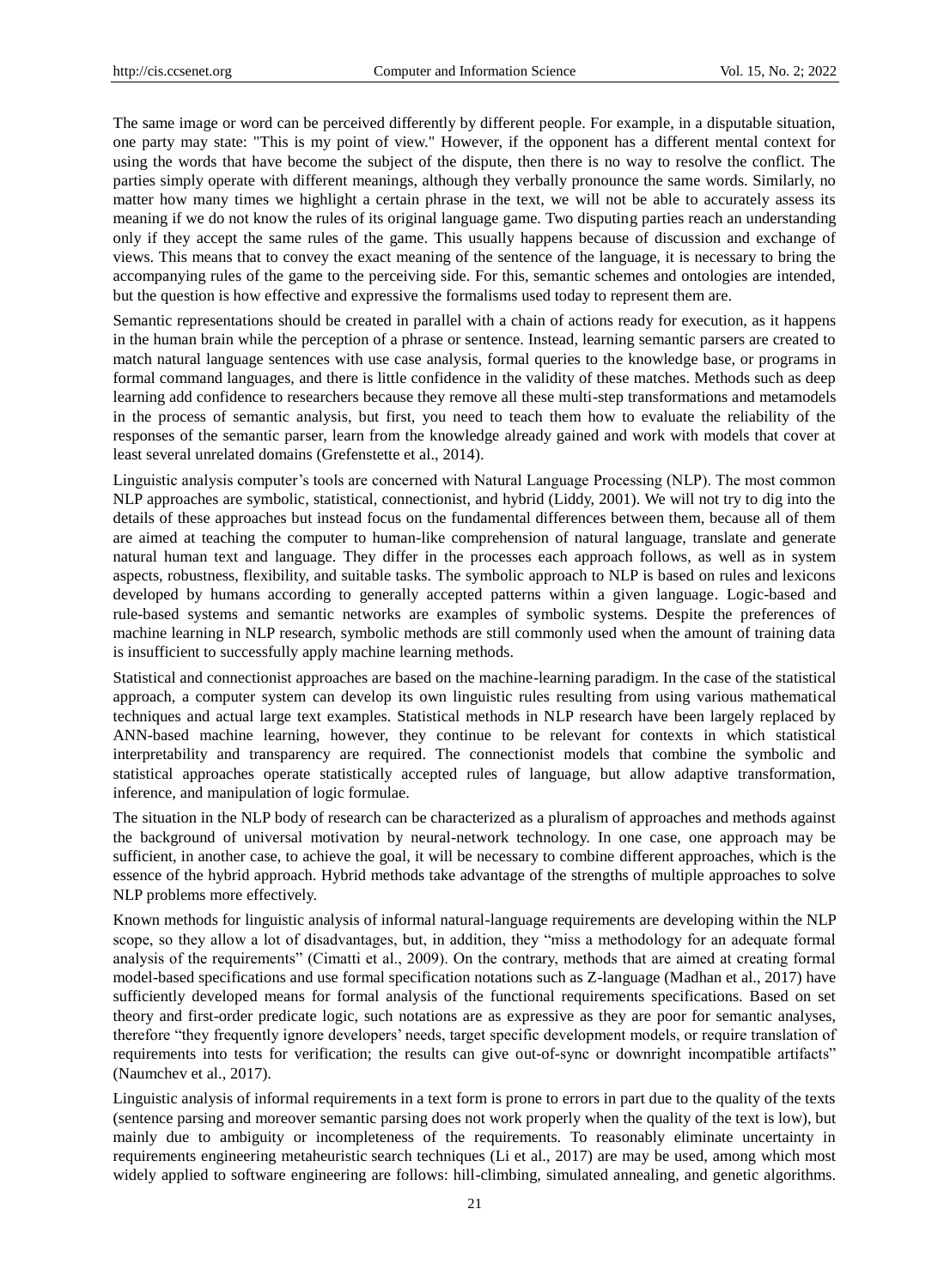Search-based methods have been used for requirements selection and optimization with the goal of finding the best possible subset of requirements that satisfy certain constraints, considering interdependencies between requirements. Used in conjunction with machine learning, such methods could become the basis for enforcing the requirements engineering, however, the potential of machine learning concerning the formalization of informal requirements is clearly exaggerated, therefore, despite many years of history, "the current body of research is composed of new ideas, which have not yet been validated to its full extent by the scientific or industrial communities" (Iqbal et al., 2019).

Finally, linguistic analysis is also a 20th-century philosophical movement inspired by L. Wittgenstein and aimed at the formal theory of language. Wittgenstein's language-game theory has been used to improve modeling techniques within the Logico-Linguistic Modeling (LLM) framework (Gregory F.H. & Warwick Business School, 1993). Based on one of the maybe more widely used systems methods – Soft Systems Methodology (Burge & Burge Hughes Walsh Limited, n.d.), modal logic, and [logic programming](https://en.wikipedia.org/wiki/Logic_programming) languages, LLM represents the most consistent, philosophically sound method of formal-logical systems design now. However, LLM models turn out to be so complex that you must abandon the operators of modal logic. The problem, in our opinion, lies not so much in Soft Systems Methodology, which is obviously also not without its shortcomings, but in the reductionist striving of researchers to decompose a complex problem into simpler components and describe their causal connections in the terms of formal logic. They forget that any problem can be complex depending on the context in question, which, if we talk about the interpretation of the surrounding world in an arbitrary form, is usually not limited and is often not unambiguously defined. It should also not be forgotten that a complex system is not just the sum of its constituent elements and often reveals properties that the constituent elements do not have. In summary, formalizing language games in an open-ended framework "requires a major paradigm shift in formal semantics. It doesn't reject logic, but it applies logic to a broader range of problems with a greater sensitivity to the way language is actually used by people at every stage of life" (Sowa, 2007).

#### B. Pattern-based analysis.

Specification patterns capture dependencies and connections between requirements, allowing specifying unambiguous requirements in natural language using predefined formalisms (Cimatti et al., 2009; Miao et al., 2015; Withall, 2010). They allow you to formalize requirements in less time and with less effort, and the resulting specifications contain fewer errors compared with other formal methods. However, specification templates reduce the entire spectrum of possible solutions to a small set of standardized archetypes, therefore they are well suited for formalizing standard requirements that contain functional descriptions of the system at a high level of abstraction but turn out to be useless in the case of complex non-standard conceptual schemes.

#### C. Ontology-based analysis.

Parsing software uses automatic mathematical and statistical analysis to extract lexicons that occur in a set of documents and the words that make up them. They assume that the distribution and frequency of occurrence of specific concepts in documents within a theme are the same. At first glance, these methods are useful for comparing documents and identifying similarities between them, which allows the methods to be used to categorize documents. Moreover, statistical models such as the Hidden Markov Model, which introduce probabilistic solutions based on attaching real weights to the characteristics of the input data (such models are currently used by many speech recognition systems), tend to be more robust when entering unfamiliar input data and input data containing errors. But if the goal is to understand the essence of the document, that is, information retrieval, as well as the most important elements or relationships in the document, then a method that reproduces or tries to reproduce human understanding will naturally be preferable to a method that based on word frequency statistics.

Semantic analysis software focuses on the meaning of words and how they are perceived by humans. This approach involves understanding the context in which words appear. The importance of understanding context is especially evident in natural language idioms. The key to understanding idioms is to never take them literally because the individual words do not fit together at all. They must be taken into context to understand their true meaning. However, understanding the context requires semantic models. Such models create a natural language environment that is used to conceptualize problem knowledge, integrate data from different resources, and link concepts to this data, computational models, and control structures to further expand the area of knowledge. Semantic modeling is provided by ontology engineering that is "the set of activities that concern the ontology development process, the ontology life cycle, and the methodologies, tools, and languages for building ontologies" (Corcho et al., 2007). Ontology engineering is widely used to model the semantics of complex systems in a wide variety of areas, including software development activities such as requirement engineering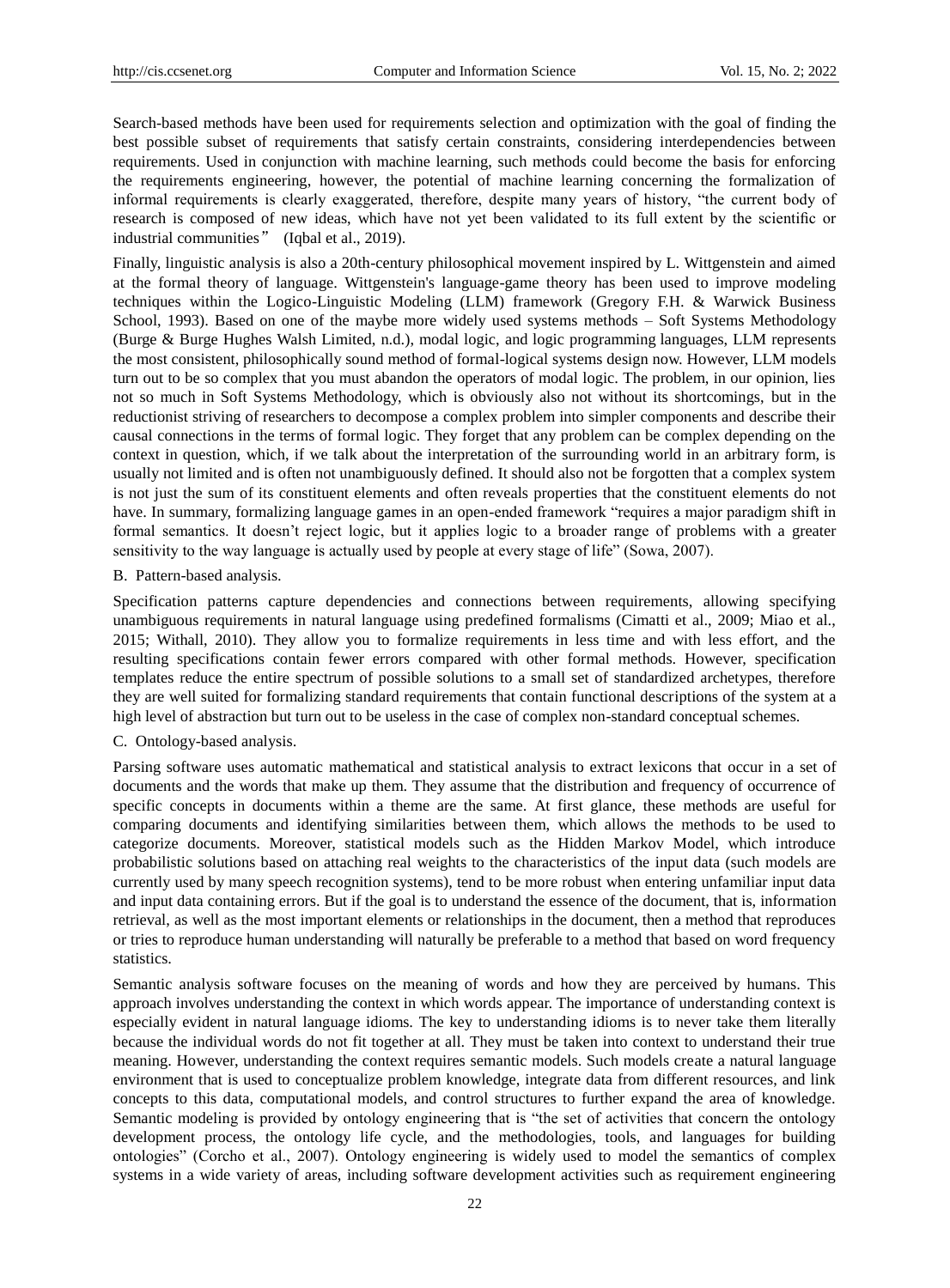(including nonfunctional requirements), domain modeling, and process refinement (Pan et al., 2015; Ameller & Xavier, 2014).

The term "ontology" itself is an example of the contextual dependence of the meaning of a word. In the knowledge representation context, "ontology" is "a catalog of the types of things that are assumed to exist in a domain of interest D from the perspective of a person who uses a language L for the purpose of talking about D" (Sowa, 2012). In the artificial intelligence context, "ontology" is defined as "an explicit specification of a conceptualization" (Gruber, 1993). In software engineering, "ontologies are reusable and sharable artifacts that have to be developed in a machine-interpretable language" (Corcho et al., 2007). Finally, in the context of Wittgenstein's language-game theory, ontology could be defined as the prerequisites for semantic representation of linguistic communication rules.

Manual ontology development is a rather laborious and complex process aimed at integrating formalized knowledge and data obtained from different sources. The automatic or semi-automatic creation of ontologies is known as ontology learning (Maedche & Staab, 2001). Ontology learning approaches can be categorized according to data types (Lehmann & Völker, 2014): ontology learning from text, linked data mining, concept learning in description logics, and OWL, сrowdsourcing. Today, the pressing problems of ontology learning are associated with progress in solving the problem of automated acquisition of ontology from unstructured text. Even though a lot of methods have been developed to solve this problem in such areas as machine learning, text mining, knowledge representation and reasoning, information retrieval, and natural language processing, ontology learning remains an intensively developing area of scientific research. Summarizing all the main disadvantages of these methods, then in ontology learning, you can achieve the desired result "by showing directions for answer validation, language-independent ontology generation and crowdsourcing usage for automatic ontology post-processing" (Asim et al., 2018).

There is an approach known as Ontology-Driven Software Development (ODSD) in software engineering. This approach, as well as Domain-Driven Design (DDD) approach (Evans, 2015), follows the concept of Model-Based Software Development, the main idea of which is how to better integrate high-level domain models into the software development life cycle (Valiente et al., 2011). The purpose of the ODSD is the same, but unlike DDD, it applies this idea in a much more radical way: domain models are used not only to generate code but also as executable artifacts at runtime (Knublauch, 2004; Lavbič & Bajec, 2011). The idea of executable (interpreted) semantic models seems especially promising in the context of extracting knowledge from textual data, since such models, together with the use of ontological design patterns (e.g., Almeida Falbo et al., 2013; Gangemi et al, 2007) can significantly reduce the influence of the human factor both on ontology learning and ODSD (Bhatia et al., 2018; Siddiqui & Alam, 2013).

Ontology Design Patterns (ODP), like architectural patterns, simplify the design process and ensure its quality. The ODP Master Directory is developed and maintained by the Association for Ontology Design & Patterns and contains several basic types of patterns that collectively constitute an ontological design framework (Association for Ontology Design & Patterns, n.d.): structural, correspondence, content, reasoning, presentation, and lexico-syntactic ODPs.

The semantic analysis of an arbitrary text should be sure based on the use of linguistic ontologies developed with respect to lexico-syntactic patterns and, above all, cross-linguistic discipline ontology, which is a network of concepts used to describe and analyze natural language (Schalley, 2019). However, it should be borne in mind the linguistic ontology's role in interpreting the meaning of the text is secondary to the domain ontology's role of specifying the requirements, but the two working together significantly improves information retrieval and the understanding of the information retrieved (Zyl & Corbett, 2001).

Although the problem of unsupervised ontology induction from text is still relevant (Poon & Domingos, 2010), some progress has been made in the field of semantic parsing based on the joint use of ontology learning and machine learning (e.g., Choi et al., 2015; Starc, & Mladenic, 2016; Cheng et al., 2018). Nevertheless, unsupervised machine-learning solutions are commonly very noisy, so they need predefined natural-language templates, moreover "supervised learning requires labeled data, which itself is costly and infeasible for large-scale, open-domain knowledge acquisition" (Poon & Domingos, 2010). Thus, up to date, there is not a fully automated unsupervised semantic parsing method for open domains.

If sum up, no matter what approach is used to formalize informal requirements, truly flexible adaptive software development is impossible without effective management of both subject knowledge and project knowledge, in other words, a universal semantic formalism is needed to formalize both. Traditionally, first-order logic and computer languages are used to formally represent ontologies, but their very limited capabilities to support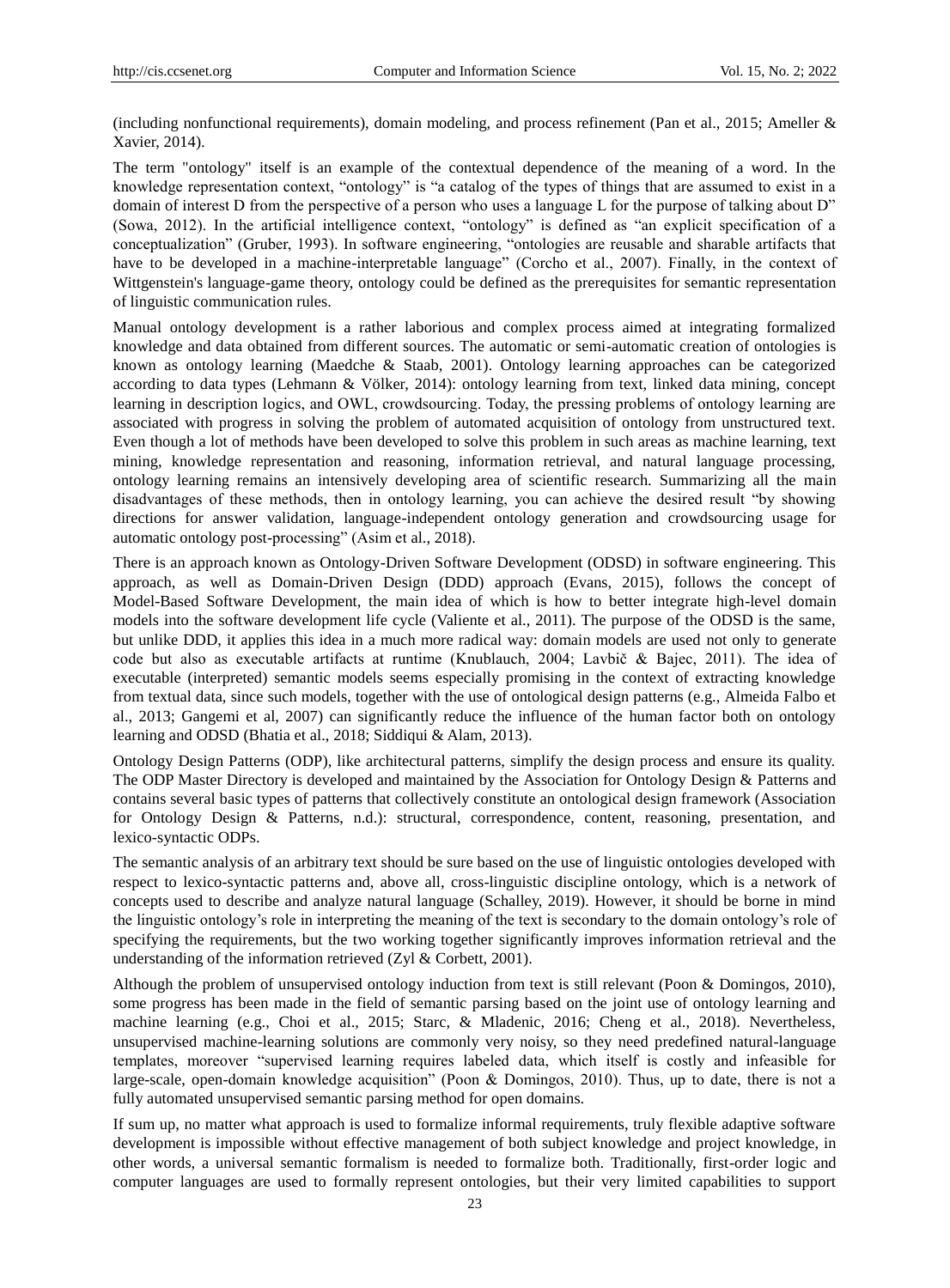conceptual schemes create insurmountable obstacles to creating an enterprise-sized requirements model, which provides informality especially during early requirements analysis.

# 2.1.2 Validation of Software Requirements

Another important aspect of the requirements formalization concerns that requirements are to be confirmed to guarantee their correctness. The requirements validation is a fundamental step in the development process, especially for safety-critical systems (Cimatti et al., 2009). Unlike formal code validation methods, informal requirements validation methods are poorly understood. Here we can note an approach based again on ontologies (Chen et al., 2020). Difficulties in this aspect are because the correct requirements must be adequate to the real situation, therefore the formalization and verification of requirements usually require the active participation of experts. In other words, the correctness of the formulation of requirements in a document, formal or informal, is determined by the adequacy of understanding the subject area and the needs of users (Kulyamin et al., n.d.). It would not be difficult to solve this problem if the requirements are described initially according to the representation formalism of domain knowledge. Ideally, requirements development, especially at the conceptualization stage, should use the same methodologies and tools which are used for domain knowledge management. For this, it is necessary, at least, to have a single knowledge representation model. Semantic models are the most accurate in representing knowledge but the existing approaches and methods for their creation, described above, are poorly compatible with the task of displaying the dynamic interaction of domain essences.

We use here the term "essence" to denote the interacting elements of the domain instead of the term "object", assuming that the essence is the internal basis, the true nature of anything, without which it is unable to exist, whereas an object is a realized essence in its specific embodiment, that is, an essence that manifests itself in a context. Each essence can have many such implementations, depending on the context of use, for example, the car essence can be implemented as a trade item, a production item, a property item, etc. Understanding the etymology of these terms is essential for formalizing the knowledge contained in informal requirements specifications and for understanding the fundamental difference between object-oriented modeling and ontology-oriented modeling. In contrast to the object-oriented approach, the ontology-oriented one just allows considering the meaning context and different points of view on the mental concepts.

# 2.1.3 Software Requirements Models

The use of any intellectual methods for the analysis of texts is faced with the insurmountable problem of the existence of an almost unlimited set of contexts of their formal representation. The existence of verbal and situational contexts allows one to describe different and even contradictory knowledge. Again, elements of knowledge can be reused in different contexts, allowing different points of view to be synthesized in the overall context of the project. For example, in every project, we must clearly define at least three points of view and, accordingly, three types of requirements: requirements for the end-user, requirements for the customer, and requirements for the developer among others. However, much depends on what is meant by the context and how it is represented in conceptual and semantic schemes. The generally accepted definition of context is as follows (Dey, 2001): "Context is any information that can be used to characterize the situation of an entity. An entity is a person, place or object that is considered relevant to the interaction between a user and an application, including the user and the application themselves." This is the definition of context in a narrow sense, it is often used for ontological modeling in context-awareness computing and "depends on the interpretation of the operations involved on an entity at a particular time and space rather than the inherent characteristics of the entity." (Ejigu et al., 2007). If we are talking specifically about the inherent characteristics of the entity, the context should be understood in a broad sense, that is as something that arises always and everywhere where there are mental concepts that enable to change their identity since only in the context we can talk about any concepts or the meaning of something. Statements, judgments, actions are the use of concepts in context. Wittgenstein's language games are contextual because they are tied to reality, being its reflective image.

Among the various methods of context modeling, ontology is the most popular approach. In the structure of context ontologies, upper ontology and domain-specific ontologies are usually distinguished (e.g., Gu et al., 2020). The upper ontology is a high-level ontology that captures general context knowledge about the surrounded environment. An important function of the upper ontology is to support the semantic interoperability of many domain-specific ontologies. The terms of domain-specific ontologies are subordinate to the terms of the upper one. The domain-specific ontologies are a collection of low-level ontologies which define the details of general concepts and their properties in each subdomain. The low-level ontology contains interpretations of concepts from upper ontology and other low-level ontologies in the context of a particular domain, in other words, low-level ontologies can be related to each other and form a hierarchical structure in which each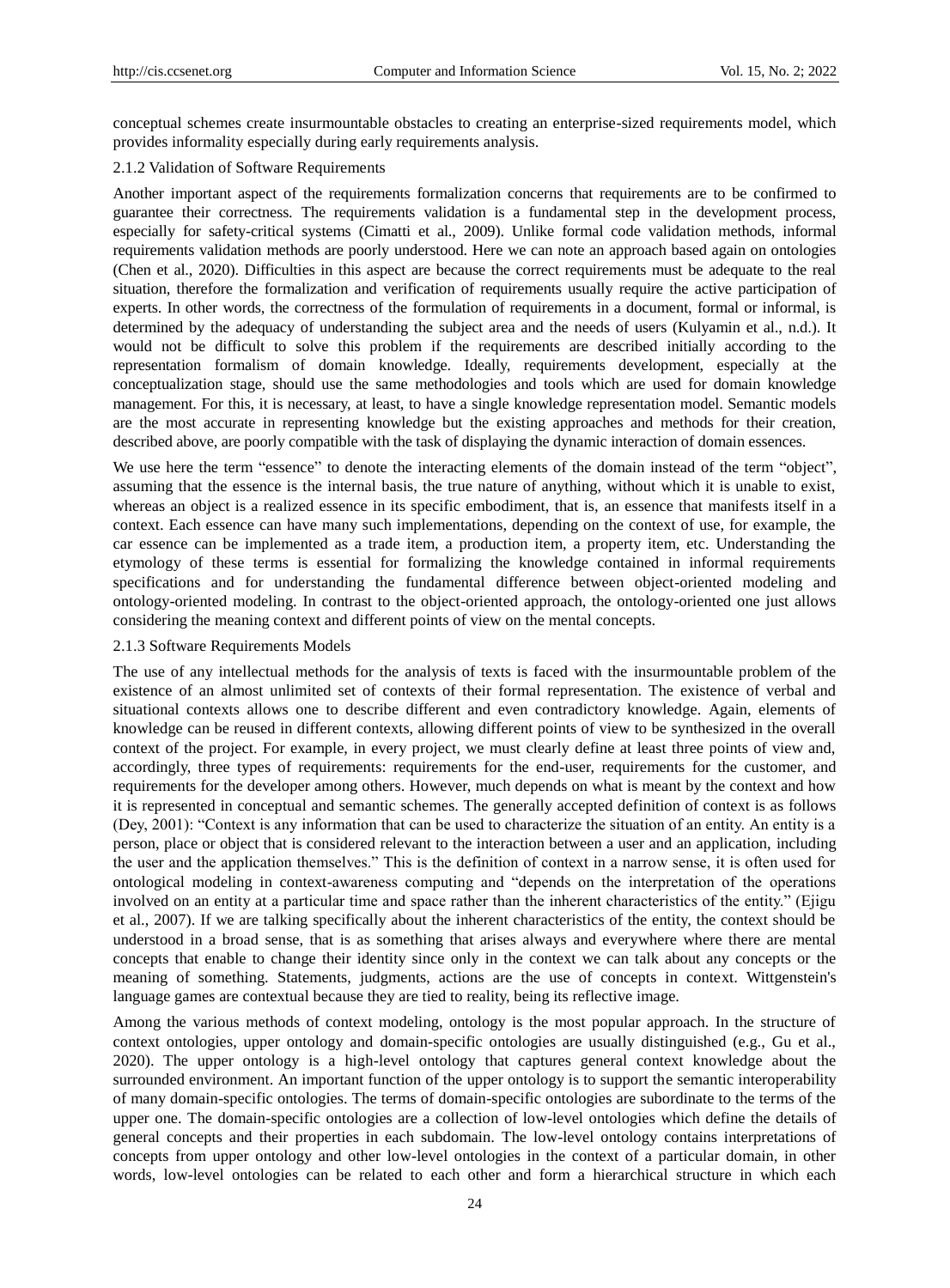low-level ontology has her super ontology.

The main weakness of such a context ontology model is context reasoning, which should provide a semantic interpretation of contexts, including the choice of the context within the meaning of the expression if it is not explicitly indicated. Ontology-based systems have disadvantages just because the relation expression between domain entities can be complex a great. As a rule, an ontology inference engine is a logic system that reasons over the semantic model of an ontology. In the case of context ontologies in OWL, for example, an ontology inference engine should provide a set of rules for interpreting the semantic model and detecting inconsistency in the knowledge base. In a situation of uncertainty if insufficient knowledge, the truth value of a statement is not binary, so other models of context-aware ontology can be applied, for example, the Bayesian network (Mok & Min, 2015).

The absence of upper ontology will make the task of semantic analysis very difficult. Regarding the task of formalizing requirements in a software project, in this case, you will have to build a separate context model for each project and track conflict situations when knowledge elements from different contexts are shared in the text of requirements. It looks as if all stakeholders in the project have entered into an agreement of intent, which indicates the boundaries and degree of interest of each participant. To a certain extent, requirements specifications serve as such an agreement. The question is what to choose as this upper ontology. You can limit yourself to creating an ontology of the requirements specification, which, like ontologies for context-awareness systems, will consist of several classes of contexts each of which will correspond to one of the project artifacts. But you can go further and link this ontology directly to the basis domain ontology. In this case, any artifact in the project can be a context for arbitrarily many concepts from the domain ontology, and any changes in this or that concept will be automatically reflected on the associated artifacts. So it could be in theory, but in practice, in the process of developing and managing requirements, developers, like many years ago, are guided mainly by common sense and rely on their own experience. At the same time, the implementation of such an obvious scheme of their interaction can certainly fully provide such standard properties of requirements as adequacy, unambiguity, consistency, and completeness. The current situation in ontology engineering, unfortunately, does not allow for the direct dynamic connection of domain and project knowledge. This at least requires a universal upper ontology based on the process of cognizing the surrounding world in which people use both a priori knowledge and a posteriori knowledge.

In requirements engineering, both researchers and practitioners are struggling with the problem of the contextualization of knowledge. Something that can connect their efforts is the use of requirement models, proposed by Beatty and Chen (Beatty & Chen, 2015). They identify four major classes of requirement models: those dealing with objectives, people, systems, and data. In the context ontology for a software project, the classes of requirement models are low-level ontologies of subdomains of the software requirements domain, for which the ontology of requirements specifications will be as a super ontology.

| Class          | Description                            | Models                       | Bounding model               |
|----------------|----------------------------------------|------------------------------|------------------------------|
| Objectives     | Describe the business value of the     | <b>Business Objectives</b>   | <b>Business Objectives</b>   |
|                | system and help you prioritize         | Objective Chain              |                              |
|                | features and requirements based on     | Key Performance Indicator    |                              |
|                | their value.                           | <b>Feature Tree</b>          |                              |
|                |                                        | Requirements Mapping Matrix  |                              |
| People         | Describe who is using the system,      | Org Chart                    | Org Chart                    |
|                | along with their business processes    | Process Flow                 |                              |
|                | and goals                              | Use Case                     |                              |
|                |                                        | Roles and Permissions Matrix |                              |
| <b>Systems</b> | Describe what systems exist, what      | Ecosystem Map                | Ecosystem Map                |
|                | the user interface looks like, how the | <b>System Flow</b>           |                              |
|                | systems interact, and how they         | User Interface Flow          |                              |
|                | behave.                                | Display-Action-Response      |                              |
|                |                                        | Decision Table               |                              |
|                |                                        | Decision Tree                |                              |
|                |                                        | System Interface Table       |                              |
| Data           | Describe the relationships between     | <b>Business Data Diagram</b> | <b>Business Data Diagram</b> |
|                | business data objects from an          | Data Flow Diagram            |                              |
|                | end-user perspective, the life cycle   | Data Dictionary              |                              |
|                | of the data, and how that data is used | <b>State Table</b>           |                              |
|                | in reports to make decisions           | State Diagram                |                              |
|                |                                        | <b>Report Table</b>          |                              |

| Table 1. The major classes of requirements models (borrowed from (Beatty $\&$ Chen, 2015)). |  |  |  |  |  |  |  |  |  |  |
|---------------------------------------------------------------------------------------------|--|--|--|--|--|--|--|--|--|--|
|---------------------------------------------------------------------------------------------|--|--|--|--|--|--|--|--|--|--|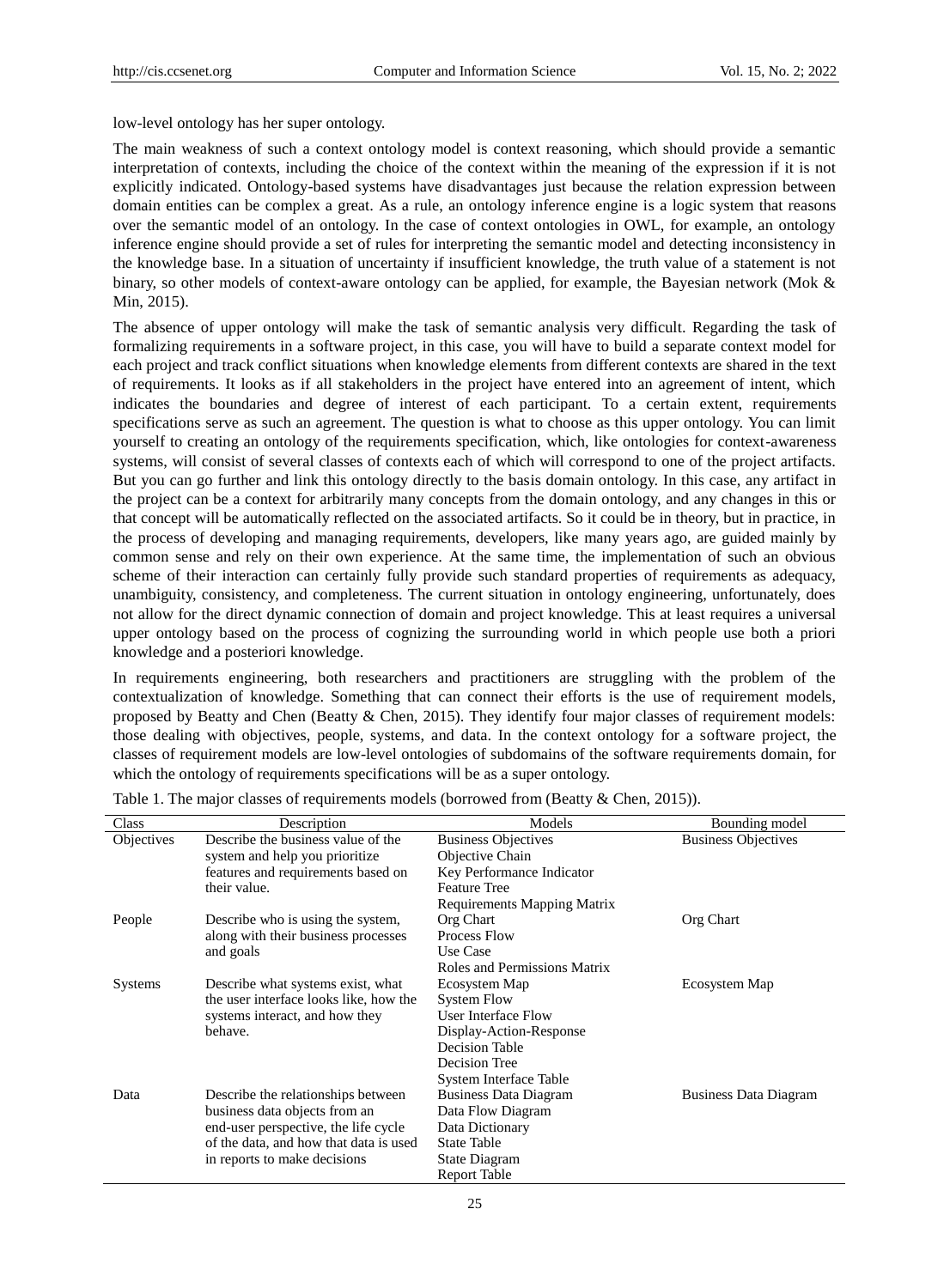Table 1 contains brief descriptions of these classes of models, a list of constituent models, as well as the main models (bounding model), on which all other models of this category depend and which are bounds the corresponding space: objective space, people space, system space, and data space.

Beatty and Chen provided a detailed description of software requirements models and their mutual influences. The reliability of their taxonomy is not in doubt, since it is the result of many years of practical work with projects, but perhaps the most significant result of the work is the conclusion that different requirements models are needed to identify, verify, and analyze requirements, combined into a multi-tier requirements architecture. Given an example of such an architecture that includes all kinds of models, Beatty and Chen note that the relationships between the requirements models are not fixed. The relations depend on the situation in the project, so there may be other relationships between the models in addition to those indicated in this example, or, conversely, there may be fewer of them if some models were not included in the requirements architecture. Also, besides the selected models a requirements architecture can include functional requirements, business rules, test cases, screens, or model elements such as process flow steps.

Thus, it's talking about a high-level view of the requirement architecture, which must be detailed for a more complete view. However, to do this it is necessary to have a clear unambiguous understanding of the nature of the interrelationships between models in such an architecture. Models can influence each other in different ways. For example, some models are based on others, if there are causal relationships between their elements or models can provide information for other models, if there is a certain sequence of actions in the process flow. In addition, there can be several levels of relationships (cascading relationships) in a project, where one model is linked to another model, which in turn is linked to one more model. All this leads to the need of creating a requirements architecture ontology that would describe the semantics of relations between at least the main requirements models, that is, those are often found in projects. Such an ontology can serve as a framework for building a requirements architecture in a specific project.

#### *2.2 Categorizing Domain Knowledge*

Consideration of the process of formalizing requirements in a software system development project cannot be complete without discussing the problem of formalizing organizational (domain) knowledge, which is based on the process of categorizing knowledge. The most complete picture of the situation in this area is provided most likely by the project of the W3 Semantic Web Consortium with its basic concepts based on the categorization of knowledge. Ontologies used in the Semantic Web are built using description logics, many of which can be viewed as fragments of predicate logic. Domain knowledge represented using description logic is subdivided into general knowledge about concepts and their interrelationships (intensional knowledge), and knowledge about individual entities, their properties, and relationships with other entities (extensional knowledge). Understanding the difference between intensional and extensional contexts is still the subject of philosophical discussions, since the essence of the semantic analysis of these contexts involves, first, identifying the features of their logical structure. This fact largely explains the difficulties that the implementation of the Semantic Web concept faces, up to its complete rejection. So, to the question "Is the Semantic Web dead?" Google's search engine replies: "Semantic technologies have long been heralded as the best way to add linked data to your site. But since the rise of AI, many are now asking, "Is the Semantic Web dead?" In short, yes." This conclusion is rather hasty, if only for the simple reason that the creation of artificial general intelligence is still far from completion, and there is no more or less substantiated alternative for a semantic approach to knowledge representation. The stumbling block for this approach, in general, seems to be the use of description logics for ontology reasoning.

Even though description logic is the most popular model for representing knowledge, there have been few studies of the disadvantages of description logics, understanding the cognitive difficulties presented by them (Warren et al., 2014). In these studies, attention is paid mainly to the issues of OWL syntax, the difficulties in using commonly used features due to the relationship between rule-based and model-based approaches in human reasoning. Indeed, a person in his reasoning uses both rules (logics) and mental models, but much more important is the question of how many a priori and post prior forms of thinking are in this reasoning, that is, what's the balance between formal logic and transcendental logic. The problem of such languages of knowledge representation as OWL is precisely in the complete absence of means of expressing transcendental relations. Such relationships do not provide an idea of the properties of entities but allow exposure of the properties and relationships of experience objects in general, limiting the search space within which the search for logical inference is conducted. They can't be used directly in logical judgments but each of them may be represented as a set of a formal logic operators. Other experience-grounded categorization models as that in which "all relations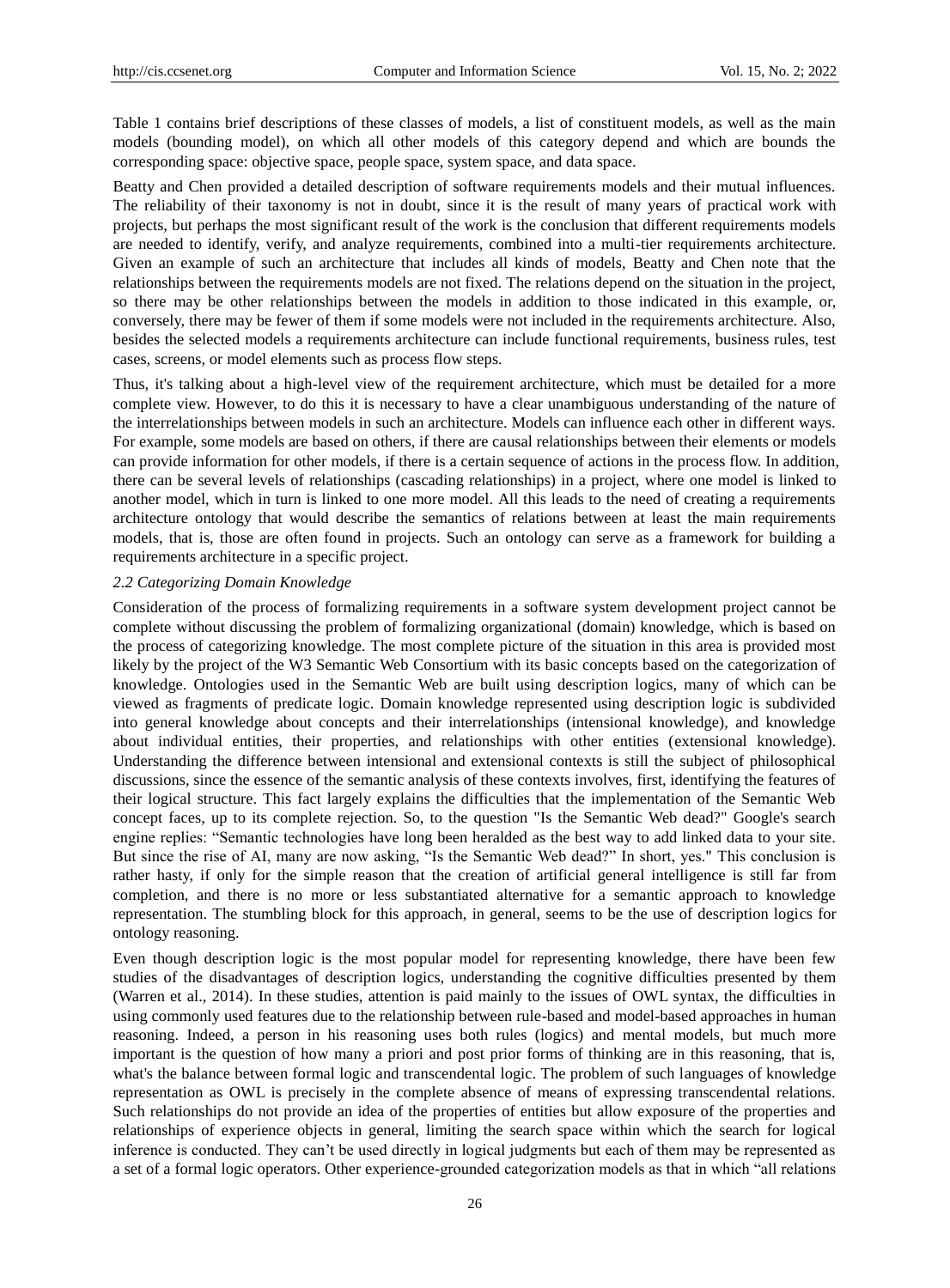are variations of categorical relations, such as Inheritance and Similarity" (Wang & Hofstadter, 2006) (that is essentially based on predicate logic), also does not appeal to a priori forms of thinking.

In cognitive theory, categorization is a fundamental cognitive process that involves assigning objects to a particular category. A category is usually understood as mental and linguistic groups of elements, distinguished by one or another attribute (attributes) and generality of functions. Since the category is not only the result of a mental reflection of reality but also expresses the specifics of its understanding, the categorization process, being part of the cognition process, is closely related to the mechanisms of coding knowledge. Thus, categorization reflects not only what knowledge we possess and how we apply it but the forms and methods of preserving this knowledge. As you know, cognitive categorization is the process of human cognitive activity, which includes: the formation of categories, the correlation of new knowledge about the structure of the world with already formed and a priori categories, the structuring of knowledge according to the chosen model of knowledge representation, as well as the classification of linguistic forms of the mental representations (concepts) arose from the categorization.

Thus, at the output of the categorization process, we must receive mental representations structured following the chosen model of knowledge representation. These mental representations are usually distributed over three levels: superordinate level (the highest level of abstraction, indicating generic concepts or essences), basic level (average level of abstraction, including a perceptually salient, easy to detect and memorize object-type concepts), and subordinate level (the lowest level of abstraction, which includes units that characterize in detail individual sides of any phenomenon or naming specific objects of reality). Basic level mental representations are most suitable for identifying domain-specific properties since they demonstrate great similarity within a category and large differences between categories, and category samples have a generalized identifiable form that is most convenient for perception. Therefore, in a true cognitive process-based ontology, one should distinguish not two levels, but three: upper-level ontology, which corresponds to the superordinate level and contains categorical knowledge; middle-level ontology, which corresponds to the basic level and contains mental concepts that form the semantic core of domain; and low-level ontology, which corresponds to the subordinate level and contains individual concepts and facts that are different factual knowledge in a context.

There are two main approaches to categorization: the classical approach based on the teachings of Aristotle and Plato, and the approach called the theory of family resemblance, based on the works of L. Wittgenstein. The essence of the classical approach is that all samples included in one category, or another must have the same set of essential features, have the same status in the process of categorization. This approach is usually used to create various kinds of taxonomies in science. This is the classical model of categorization. It does not consider the peculiarities of understanding the world by a person, that is, it does not reflect which objects and phenomena a person considers to be more typical, and which - to less typical.

The essence of the theory of family resemblance lies in the fact that identical signs may not be found in all specimens of the category, but only in some, and the set of signs may vary. For example, among the characteristics of members of one human family, some relatives have common character traits, others – external similarities, etc. The teachings of L. Wittgenstein gave impetus for the development of similarity-based theories of categorization, such as prototype theory and exemplar theory as well as appropriate formal models of categorization (Cohen & Lefebvre, 2017). Compared to classical theory, similarity-based theories have an advantage. In the prototype theory, a categorization decision is made by comparing a new sample with a category prototype, which is understood as the best, i.e., its most characteristic and illustrative example. Under the exemplar theory all known instances of a category are stored in memory as exemplars, so, if assessing membership in a category of an unfamiliar entity, samples from potentially relevant categories are retrieved from memory, and the entity's similarities with these samples are summed up to formulate a categorization decision.

The disadvantage of similarity-based theories is that they either ignore the properties of individual members of the category, focusing on the criteria for their membership in the category, or, on the contrary, blur the boundaries of the categories. As a result, the same instance can be attributed to several categories, or entities that have only a few common properties fall into the same category. Of course, cognitive analysis admits that natural categories tend to be fuzzy along their boundaries and inconsistent in the status of their constituent members, but the necessary and sufficient conditions on which the logic of predicates is built is rarely found in the categories of natural things, especially when it comes to such manifestations of human life as feelings, emotions, relations of modality, etc., and the question of whether a given mental entity belongs to one category or another is decided in the context. The question of the comparative merits and applicability of various categorization theories is also still controversial. The classical approach, especially enhanced by machine learning and fuzzy set theory (Fisher,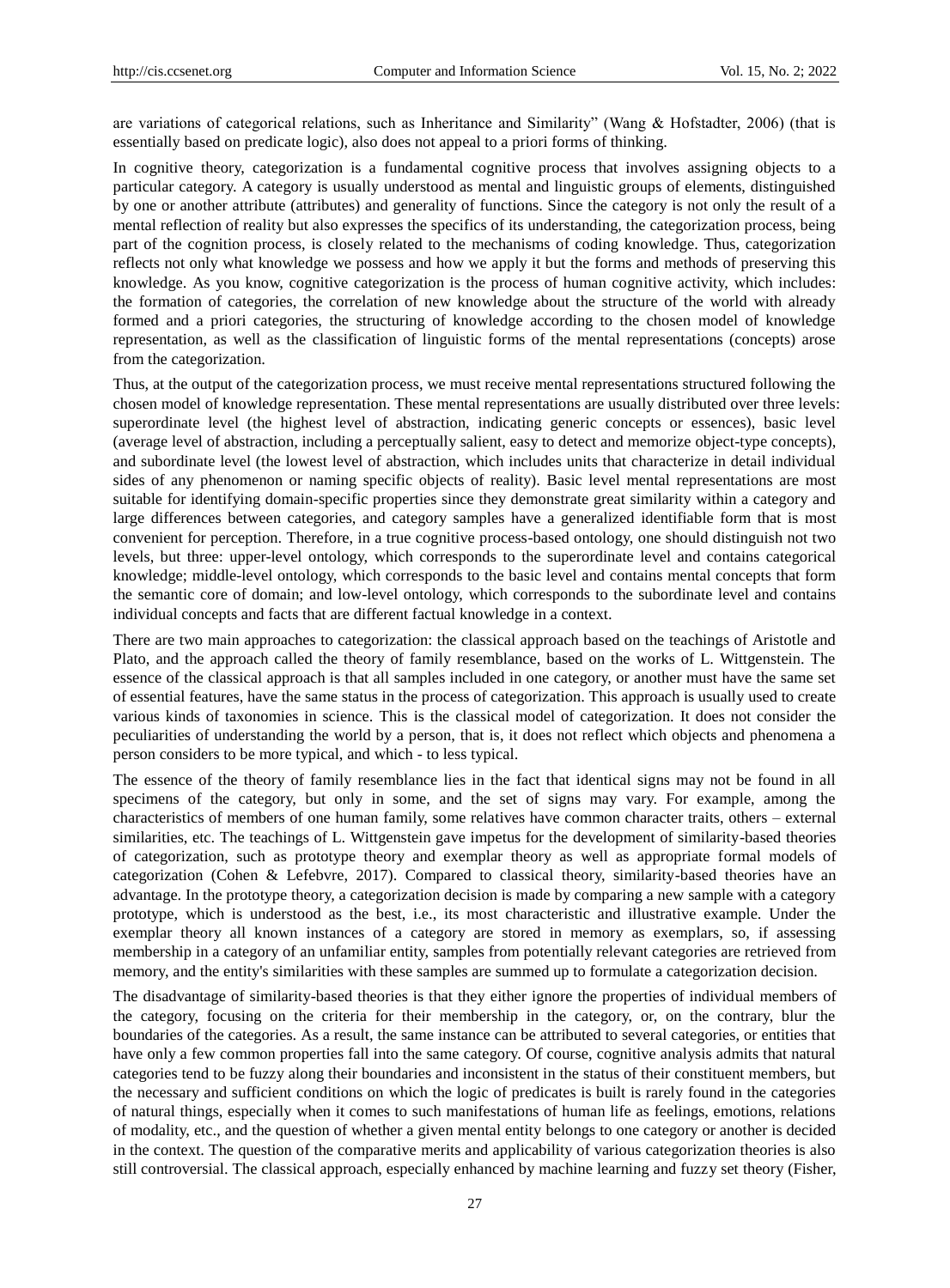1987) applies to the categorization of scientific knowledge and uniquely identifiable objects (data). As applied to everyday life (open domain), it is better to rely on similarity-based theories due to their more grounded psychological foundation.

Above mentioned theories of categorization are focused on the inner content of categories, their essence. The internal knowledge structures of the various categorization models reflect the specific representations they use in the categorization process, which typically include patterns, prototypes, and rules. However, this is only one aspect of the problem. Theories of categorization do not consider the impact of knowledge transformation being produced both individually and collectively in the practice of organizations on the categorization process (Moroz, 2020) The mutual transformation of tacit and explicit knowledge in the process of formalization of both individual and collective knowledge is sure to play, under certain conditions, the role of constraints for the categorization process.

# **3. Semantic Representation of Software Requirements Architecture**

#### *3.1 Relationships between Models in Software Requirements Architecture*

According to the well-known definition, a project ontology is a formalized description of knowledge about the design process of new or modernization of already known artifacts, including knowledge about the design object itself and artifacts close to it in properties, as well as a thesaurus or domain ontology. So, the project ontology should ensure the collection and processing of information about the design object as a system based on the study of the conceptual apparatus of the domain, analysis of deductive and inductive rules, and functioning models of the system. The model-driven development approach provides creating a domain model. Based on the domain model, a project requirements architecture can be created, including objectives, people, systems, data, and risk models. A software development model provides a systematic approach to software development, however, among the models of the software product life cycle known today, none of them has an absolute advantage, although in most cases the agile model is preferred. The choice of the correct software development model depends on many factors, among which the main ones include: the maturity of the development team, the requirements for the project such as goals and budget of the project, and a singularity of the target system.



Figure 1. A software development technology stack centered on the software requirements architecture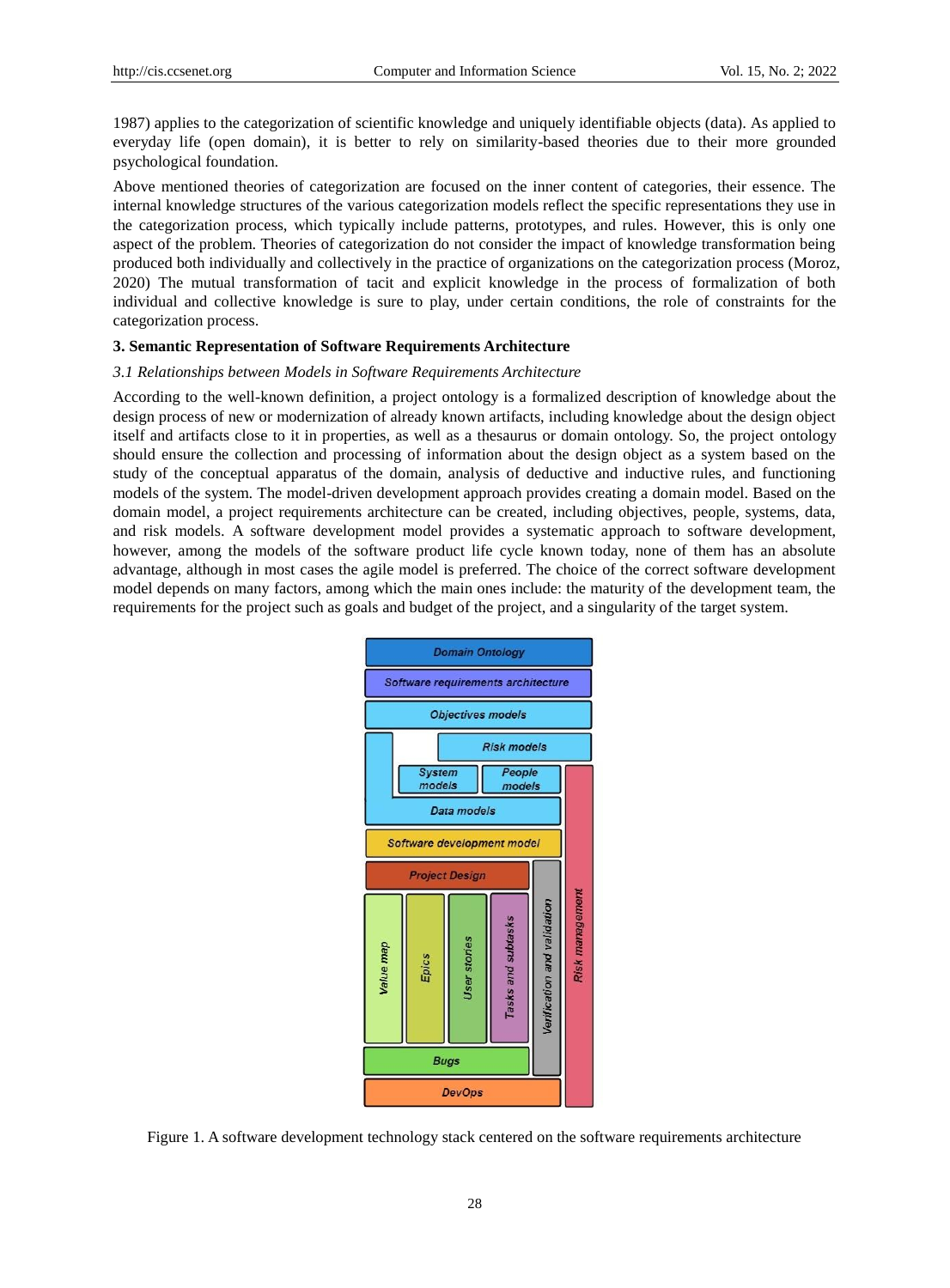In the software development technology stack, requirements are a key artifact, it influences all other project artifacts and is directly related to domain knowledge (figer 1). Nevertheless, the development of project requirements seems is not given due attention, at least we are not aware of other publications, except (Beatty & Chen, 2015), where a system analysis of the architecture of requirements would be carried out. It may look a little bit confusing that Beatty and Chen did not include risk models in their taxonomy of requirements classes. However, considering the numerous cascading relationships of risk models with the listed requirements models, especially with people models, this would significantly complicate their task, which is already quite complex though they handled it flawlessly. Without saying, risk models in a software project make a separate topic for research. Nevertheless, the above four main classes of requirements models should be surely added by one more – the risk models.

Software development process is based on the chain of artifacts:  $\langle$ objectives $\rangle$  – $\langle$ features $\rangle$  – $\langle$ processes $\rangle$  – $\langle$ use cases> – <user interface> – <data>. Indeed, a software system is known to be created to achieve certain goals, providing functional support for a certain technological process, for which users of this system must perform certain actions within this process, using the interface of the software system and the necessary data for this. At the same time, creating such a system as well as the achievement of its goals may be associated with overcoming certain risks. This chain defines a mainstream of the requirements architecture.

Like the architecture of the system itself, the requirements architecture is obviously multi-level. Inside it, models form a hierarchy, which is rooted in objectives models (figer 2). Objectives models' level is followed by risk models' level. Closely interconnected people and systems models depend on risk models, although the human factor is dominant in terms of project risk management. And data models occupy the lowest level of the hierarchy. In figer 2, solid lines show the main dependencies, creating the core of the requirements architecture that covers most of the relationships between the requirements models. The dotted lines correspond to auxiliary dependencies, which additionally characterize the main links. Within the model categories, component models also form hierarchical structures rooted in the above-mentioned bounding models. Each bounding model bounds the corresponding space: objective space, people space, system space, data space, and risks space.



Fig. 2. Hierarchy of model types in requirements architecture

# *3.2 Software Requirements Ontological Framework*

Ontology is a metaknowledge, linking element between non-formalized knowledge and its formal representation. The presence of such a link is inevitable if knowledge is in a passive form concerning knowledge processing programs. The situation is complicated by the need to use ontologies of several levels, that is, meta-metaknowledge, and the coordination of different languages of ontology representation and ontology pattern languages (Almeida Falbo et al., 2013), as well as due to the problem of combining several ontologies into one. This article suggests using instead of multilevel semantic metamodels a model of self-organizing knowledge tree (Moroz, 2020), which is based on the emergent ability of knowledge to self-organize in the permanent cognitive process of creating new knowledge. The knowledge tree represents the conceptual model of knowledge representation, arising from the hypothesis about collective interaction of a lot of intellectual atomic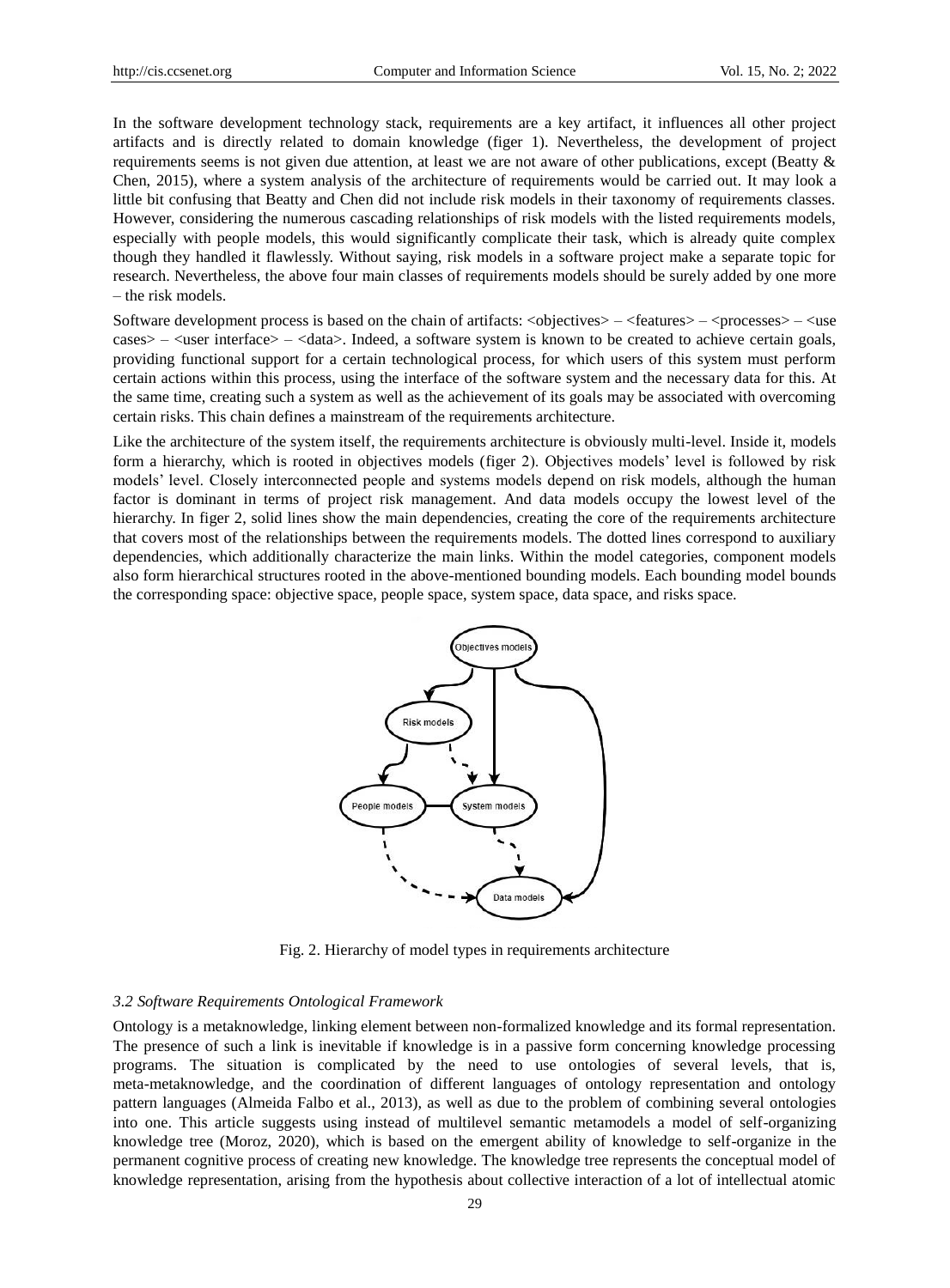elements of knowledge (the knowledge quanta), which are combined into clusters like neurons in the brain. The knowledge quanta are elementary concepts and facts, from which more complex concepts are formed. Semantically closed concepts are combined into clusters, and, finally, the clusters are tied to specific nodes of the knowledge tree. Knowledge quanta, clusters, and knowledge tree nodes correspond to the mental representations of accordingly subordinate, basic, and superordinate levels of categorization. For binding the elements of knowledge at all levels, transcendental logic-based ontological relations are used. Using the universal principle of self-organization of knowledge allows solving the problem of ontology reasoning arising from the traditional use of formal logic. In other words, the knowledge tree is an executable transcendental logic-based ontology framework that can provide a solution to the problem of ontology learning automation. And in this paper, this knowledge representation model is used to develop an executable semantic framework for automated ontology generation from informal software requirements text. To describe the semantics relations between requirements models, "ontological predicates" are used, which are transcendental logic-based ontological relations followed from the I. Kant's categories of reason. Their peculiarity is that they do not show the properties of objects they relate to but indicate how we should, guided by them, reveal the properties and connections of experience objects in general. The philosophical rationale for all "ontological predicates" and a more detailed discussion of them with examples are described in the paper (Moroz, 2021).

Thereby, a precedent of semantic representation formalism for the requirements architecture, based on the knowledge representation model in the form of a knowledge tree, is created. The main benefit of this model is its flexibility, it ensures the accumulation of knowledge without the need to change the initial infrastructure to enable semantic interoperability, as well as that the ontology inference engine is part of the mechanism of collective interaction of active elements of knowledge, and not some externally programmed system of rules that imitate the process of thinking.

As an example of a requirements architecture for identifying semantic relationships between individual models both within and between categories, an instance of the requirements architecture borrowed from (Beatty & Chen, 2015). It contains typical relationships between requirements models that are most often encountered in practice. It is hard, if it is possible at all, to characterize these relationships using descriptive logic formalism due to their diversity and contextual dependence. One can only speak of the influence of some models on others, which did in (Beatty & Chen, 2015). The resulting ontology chart of a typical requirements architecture based on the "ontological predicates" is shown in figure 3. A brief description of those "ontological predicates" that were identified because of the analysis of relationships between models in the selected requirement architecture as well as corresponding color marking of the connections are given in table 2. It must be noted that only the most common relationships are presented in figure 3. Those relationships between models that are much less common can be attributed to another type of ontological relation setting the randomness of the established relationship, i.e., the relation of chaos. Such relations are not shown in figure 3 not to overload the drawing.

Finally, the requirements architecture ontology in the form of a knowledge tree may look like this. Each type of requirements model forms a cluster in such a knowledge tree. The individual requirements models form sub-clusters that are made up of context-sensitive instances of these models. The instances of requirements models combine a set of concepts represented by knowledge quanta or clusters. Both knowledge quanta and clusters are related through "ontological predicates". Binding requirements models to each other is implemented by placing a copy of the dependent model into the cluster of the model on which it depends. However, due to the ability of the knowledge quanta to independently search for the concepts necessary by the meaning of the problem being solved in the knowledge tree (knowledge quanta and clusters), this linking occurs directly, without using any external search mechanisms, except for the "native" tool of the knowledge quantum itself to search relevant information in the knowledge tree.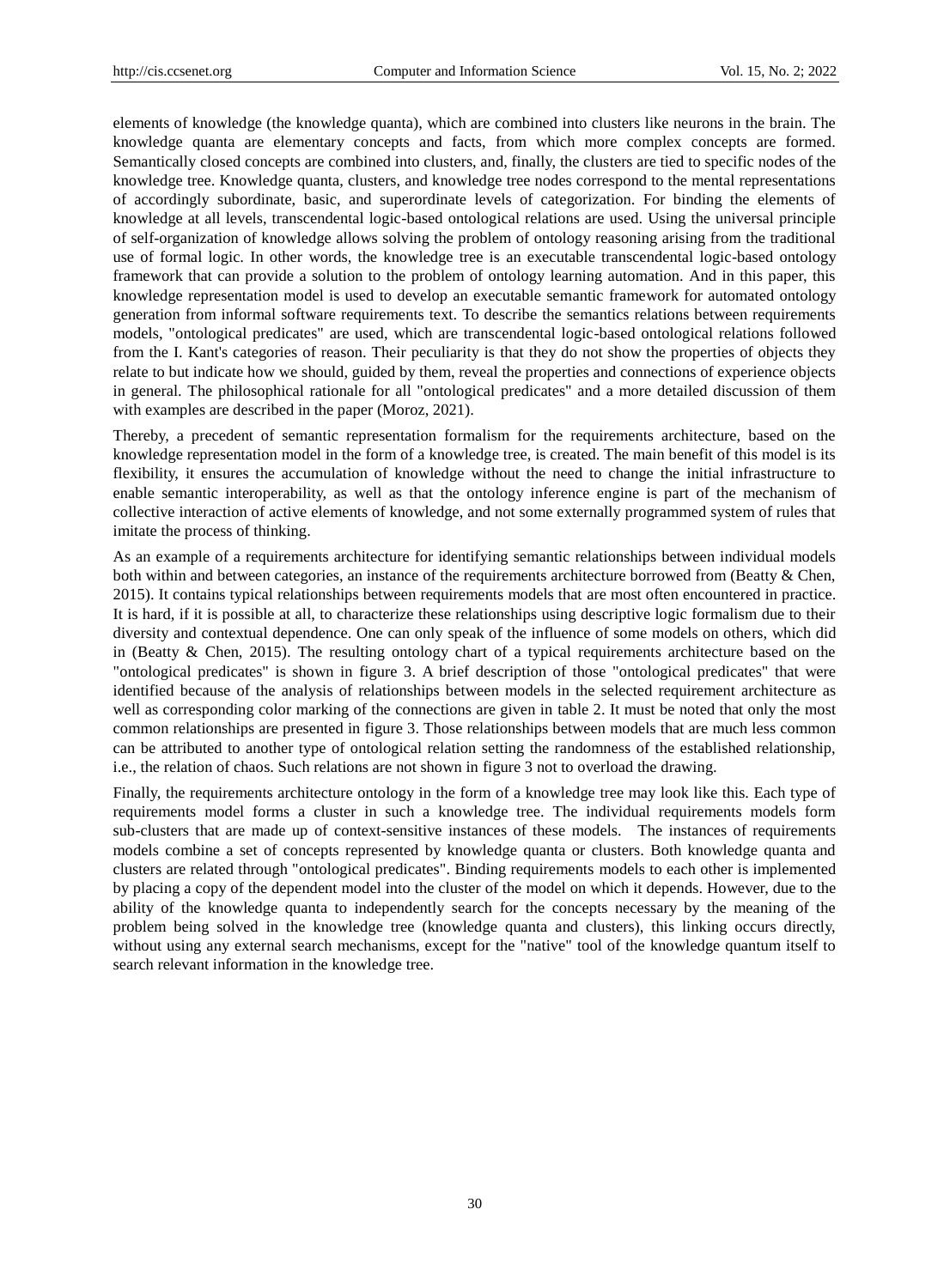

Figure 3. The ontological chart of the typical requirement architecture

| Table 2. Transcendental logic-based ontological relations |  |  |
|-----------------------------------------------------------|--|--|
|                                                           |  |  |

| Ontological<br>relation      | Description                                                                                                                   | Color<br>marking |
|------------------------------|-------------------------------------------------------------------------------------------------------------------------------|------------------|
| Relation of<br>aggregation   | Part-whole or part-of relation.                                                                                               |                  |
| Relation of<br>order         | More-less, higher-lower, or previous-subsequent relation.                                                                     |                  |
| Relation of<br>causality     | Cause–effect relation.                                                                                                        |                  |
| Relation of<br>tactility     | Sets degree of semantic proximity between different concepts.                                                                 |                  |
| Relation of<br>wisdom        | Sets influence on mental abilities in a broad sense like logical-illogical.<br>reasonable-stupid etc.                         |                  |
| Relation of<br>variability   | Sets the ability to change the concept itself that is its state or properties.                                                |                  |
| Relation of<br>effectiveness | Sets the ability to generate control instructions, the desire to be first, to make<br>others dependent on yourself or others. |                  |

# **4. Conclusion**

Agile methodology has already proven its usefulness and productivity for software development, but it has not fully unleashed its full potential yet, so there is some work to be done for researchers and practitioners alike. For an Agile approach to be successful, it must be backgrounded by the three "elephants": continuous workflow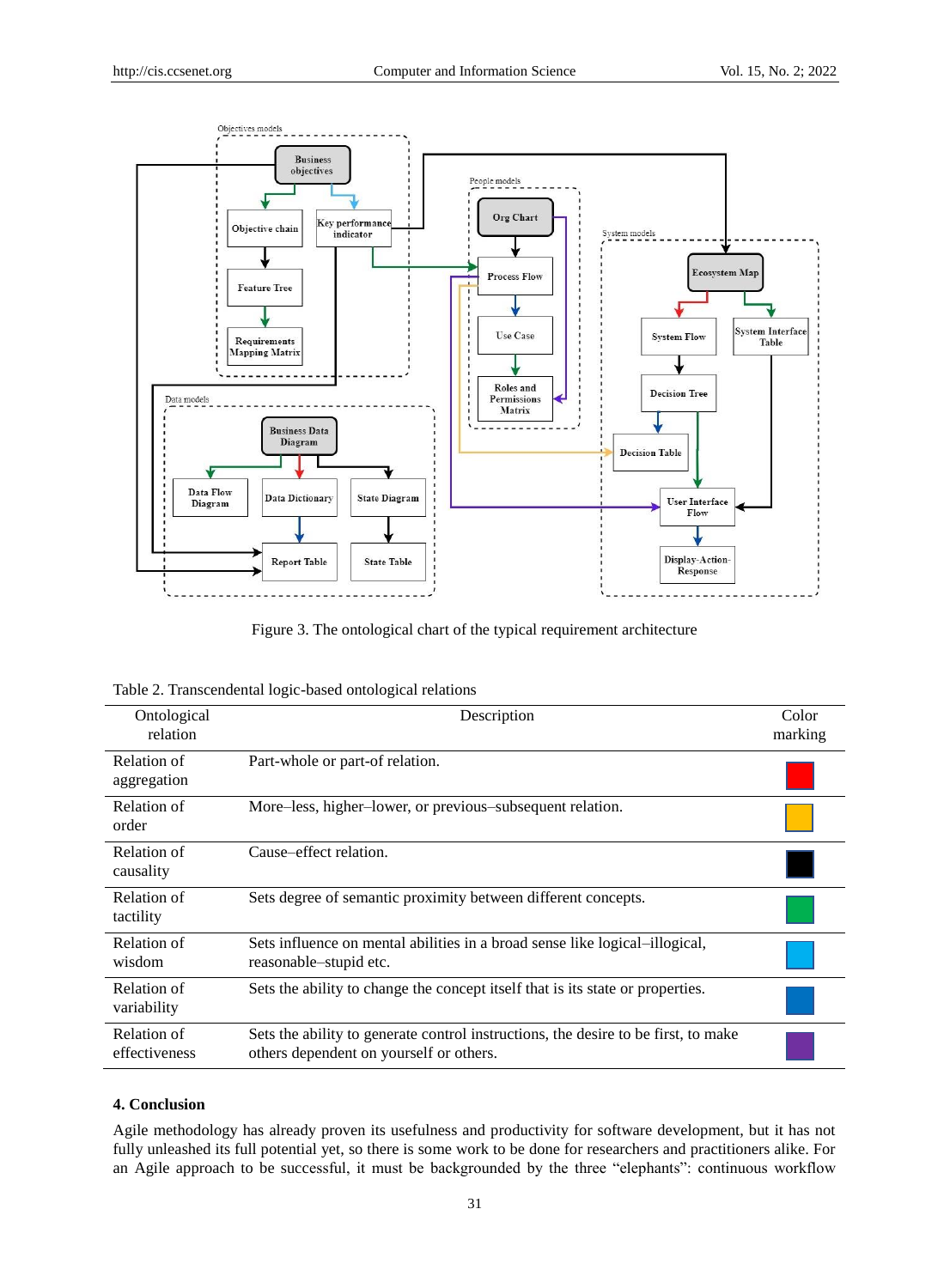process improvement (or Kaizen), team self-organizing, and knowledge self-organizing. Though it is relatively clear concerning the first two, and they are already in work, the latter still awaits its development. The constantly growing interest of researchers and practitioners in the use of artificial intelligence methods in the software life cycle indicates the need to develop an approach to knowledge management in a project that would not only provide decision support at different stages of the product life cycle but also create preconditions and context for the interaction of project artifacts (requirements, design, source code, test cases, and others) with the domain knowledge management system. To achieve this goal, it is necessary, first, to unify the methods of formalizing both project knowledge and domain knowledge. However, for this, an appropriate knowledge representation model is needed. Such a model can be created based on the principle of self-organization of knowledge, that is if knowledge has an inherent emergent ability to create new knowledge from existing knowledge and form a treelike structure in memory, a knowledge tree, to store the knowledge. Nodes of this knowledge tree consist of semantically closed concepts connected by transcendental logic-based ontological relations. In this paper, this knowledge representation model is used to develop an executable semantic framework for automated ontology generation from unstructured informal software requirements text. To describe the semantics relations between requirements models, "ontological predicates" are used, thereby creating a precedent of semantic representation formalism for the requirements architecture, based on the knowledge representation model in the form of a knowledge tree. The main benefit of this model is that it is flexible and ensures the accumulation of knowledge without the need to change the initial infrastructure to enable semantic interoperability, as well as that the ontology inference engine is part of the mechanism of collective interaction of active elements of knowledge, and not some externally programmed system of rules that imitate the process of thinking.

### **5. Discussion**

In the field of using artificial intelligence for the development and maintenance of complex software systems, the current state of research is characterized by an abundance of different approaches and methods and an almost full absence of completed end-to-end enterprise solutions. This indirectly indicates weakness of fundamental concepts and models of knowledge representation and knowledge-based management and even more from models of thinking. Thus, the statement by John Searle about narrow AI that it "would be useful for testing hypotheses about minds but would not actually be minds" (Frankish & Ramsey, 2014) is relevant still now.

The knowledge representation model is key to the concept of artificial intelligence, however, knowledge is inherently an active substance, and, like thinking, it is a form of the existence of the mind as a being. The processes of knowledge accumulation and thinking are inextricably linked with each other; therefore, the artificial intelligence model should combine these two forms of being of the mind. Our initial hypothesis is that knowledge has an emergent ability to self-organize in the process of human cognition of the world. The knowledge tree model, used in this paper as a formalism for the semantic representation of the requirements architecture of a software project, is an instance of such a model. Exactly, this type of model is needed to create a fully automated unsupervised semantic parsing tool and, finally, a knowledge-driven system, which would be able to provide knowledge and control over the development process of a software system adapted to evolutionary changes in the domain knowledge associated with the system. However, this is surely no longer a task of the scope of narrow AI but of general AI.

## **References**

- Aiello, B., & Sachs, L. A. (2016). *Agile application lifecycle management: using devops to drive process improvment*. Boston, MA: Addison-Wesley.
- Almeida, F. R. de, Barcellos, M. P., Nardi, J. C., & Guizzardi, G. (2013). Organizing Ontology Design Patterns as Ontology Pattern Languages. In P. Cimiano, Ó. Corcho, V. Presutti, L. Hollink & S. Rudolph (Eds.), *ESWC* (p./pp. 61-75): Springer. https://doi.org/10.1007/978-3-642-38288-8\_5
- Ameller, D., & Xavier, F. G. (2014). *Non-functional requirements as drivers of software architecture design*. Barcelona: Universitat Politècnica de Catalunya. Retrieved from http://hdl.handle.net/2117/95316
- Asim, M. N., Wasim, M., Khan, M. U. G., Mahmood, W., & Abbasi, H. M. (2018). A survey of ontology learning techniques and applications. *Database: the Journal of Biological Databases and Curation, 2018*. https://doi.org/10.1093/database/bay101
- Association for Ontology Design & Patterns (n.d.). *OPTypes.* Retrieved from http://ontologydesignpatterns.org/wiki/OPTypes
- Balikuddembe, J. K., Osunmakinde, I. O., & Bagula, A. (2009). Software Project Profitability Analysis Using Temporal Probabilistic Reasoning; An Empirical Study with the CASSE Framework. In Kim H., Kim T.,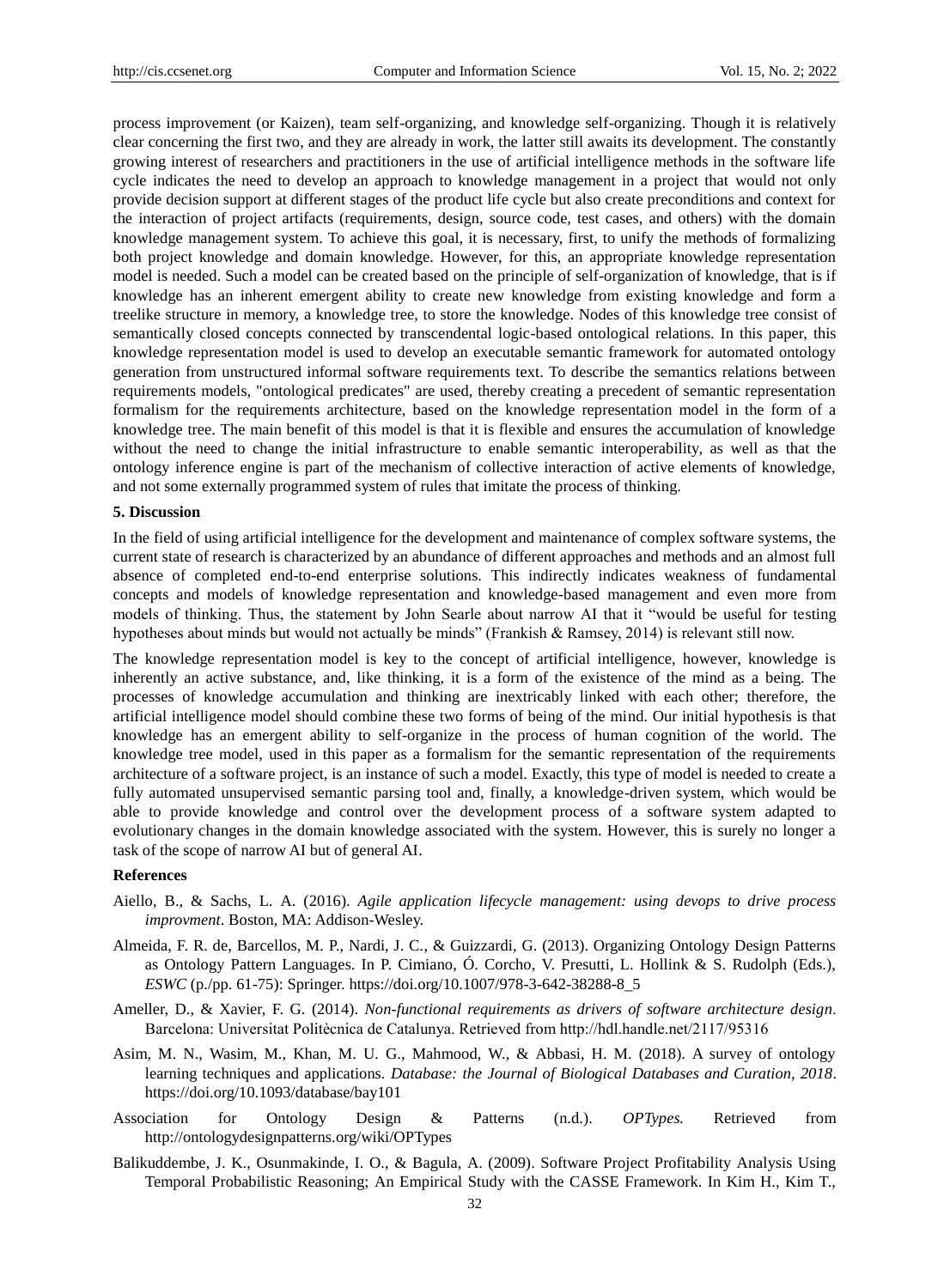Kiumi A. (eds) *Advances in Security Technology. SecTech 2008. Communications in Computer and Information Science, vol 29*. Springer, Berlin, Heidelberg. https://doi.org/10.1007/978-3-642-10240-0\_11

- Barenkamp, M., Rebstadt, J., & Thomas, O. (2020). Applications of AI in classical software engineering. *AI Perspect 2*, 1. https://doi.org/10.1186/s42467-020-00005-4
- Batarseh, F. A., Mohod, R., Kumar, A., & Bui, J. (2021). 10 The application of artificial intelligence in software engineering: a review challenging conventional wisdom. Editor(s): Feras A. Batarseh, Ruixin Yang, *Data Democracy*, Academic Press, Pages 179-232. https://doi.org/10.1016/B978-0-12-818366-3.00010-1

Beatty, J., & Chen, A. (2015). *Visual models for software requirements*. Redmond, Wash: Microsoft Press.

- Bhatia, M. P. S., Kumar, A., & Beniwal, R. (2018). Ontology Driven Software Development for Automated Documentation. *Webology, 15*. Retrieved from https://www.webology.org/data-cms/articles/20200515032021pma174.pdf
- Burge, S., & Burge Hughes Walsh Limited (n.d.). *An Overview of the Soft Systems Methodology*. Retrieved from https://www.burgehugheswalsh.co.uk/Uploaded/1/Documents/Soft-Systems-Methodology.pdf
- Chaves-González, J. M., Pérez-Toledano, M. A., & Navasa, A. (2015). Software requirement optimization using a multiobjective swarm intelligence evolutionary algorithm. *Knowledge-Based Systems, 83*, 105-115. https://doi.org/10.1016/j.knosys.2015.03.012
- Chen, R., Chen, C. H., Liu, Y., & Ye, X. (2020). Ontology-based requirement verification for complex systems. *Advanced Engineering Informatics, 46*, 101148. https://doi.org/10.1016/j.aei.2020.101148
- Cheng, J., Reddy, S., & Lapata, M. (2018). Building a Neural Semantic Parser from a Domain Ontology. *CoRR, abs/1812.10037*. Retrieved from http://arxiv.org/abs/1812.10037
- Choi, E., Kwiatkowski, T., & Zettlemoyer, L. (2015). Scalable Semantic Parsing with Partial Ontologies. *ACL* (1) (p./pp. 1311-1320): The Association for Computer Linguistics. https://doi.org/10.3115/v1/P15-1127
- Cimatti, A., Roveri, M., Susi, A., & Tonetta, S. (2009). From Informal Requirements to Property-Driven Formal Validation. *Lecture Notes in Computer Science, 5596*, 166-181. https://doi.org/10.1007/978-3-642-03240-0\_15
- Cohen, H., & Lefebvre, C. (eds.) (2017). *Handbook of categorization in cognitive science* (2nd ed.). Cambridge, MA: Elsevier.
- Corcho, O., Fernández-López, M., & Gómez-Pérez, A. (2007). Ontological Engineering: What are Ontologies and How Can We Build Them? In Cardoso, J. (Ed.), *Semantic Web Services: Theory, Tools and Applications* (pp. 44-70). IGI Global. http://doi:10.4018/978-1-59904-045-5.ch003
- Dell' Anna, D., Dalpiaz, F., & Dastani, M. (2019). Requirements-driven evolution of sociotechnical systems via probabilistic reasoning and hill climbing. *Automated Software Engineering: an International Journal, 26*(3), 513-557. https://doi.org/10.1007/s10515-019-00255-5
- Dey, A. K. (2001). Understanding and Using Context. *Personal and Ubiquitous Computing, 5*, 4-7. https://doi.org/10.1007/s007790170019
- Dmitriev, S., & JetBrains, S. R. O. (2004). *Language Oriented ProgrammingLanguage Oriented Programming: The Next Programming Paradigm*. Retrieved from https://resources.jetbrains.com/storage/products/mps/docs/Language\_Oriented\_Programming.pdf
- Dromey, R. G. (2003). From requirements to design: formalizing the key steps. *First International Conference onSoftware Engineering and Formal Methods, Proceedings*, pp. 2-11. https://doi.org/10.1109/SEFM.2003.1236202
- Ejigu, D., Scuturici, V. M. & Brunie, L. (2007). An Ontology-Based Approach to Context Modeling and Reasoning in Pervasive Computing. *PerCom Workshops* (p./pp. 14-19): IEEE Computer Society. https://doi.org/10.1109/PERCOMW.2007.22
- Evans, E. (2015). *Domain-driven design reference: Definitions and patterns summaries*. Dog Ear Publishing, LLC. Retrieved from

https://www.domainlanguage.com/wp-content/uploads/2016/05/DDD\_Reference\_2015-03.pdf

Fatma, B., Özlem, A., & Deniz, K. (2021). Linking software requirements and conceptual models: A systematic literature review. *Engineering Science and Technology, an International Journal, 24*(1), 71-82. https://doi.org/10.1016/j.jestch.2020.11.006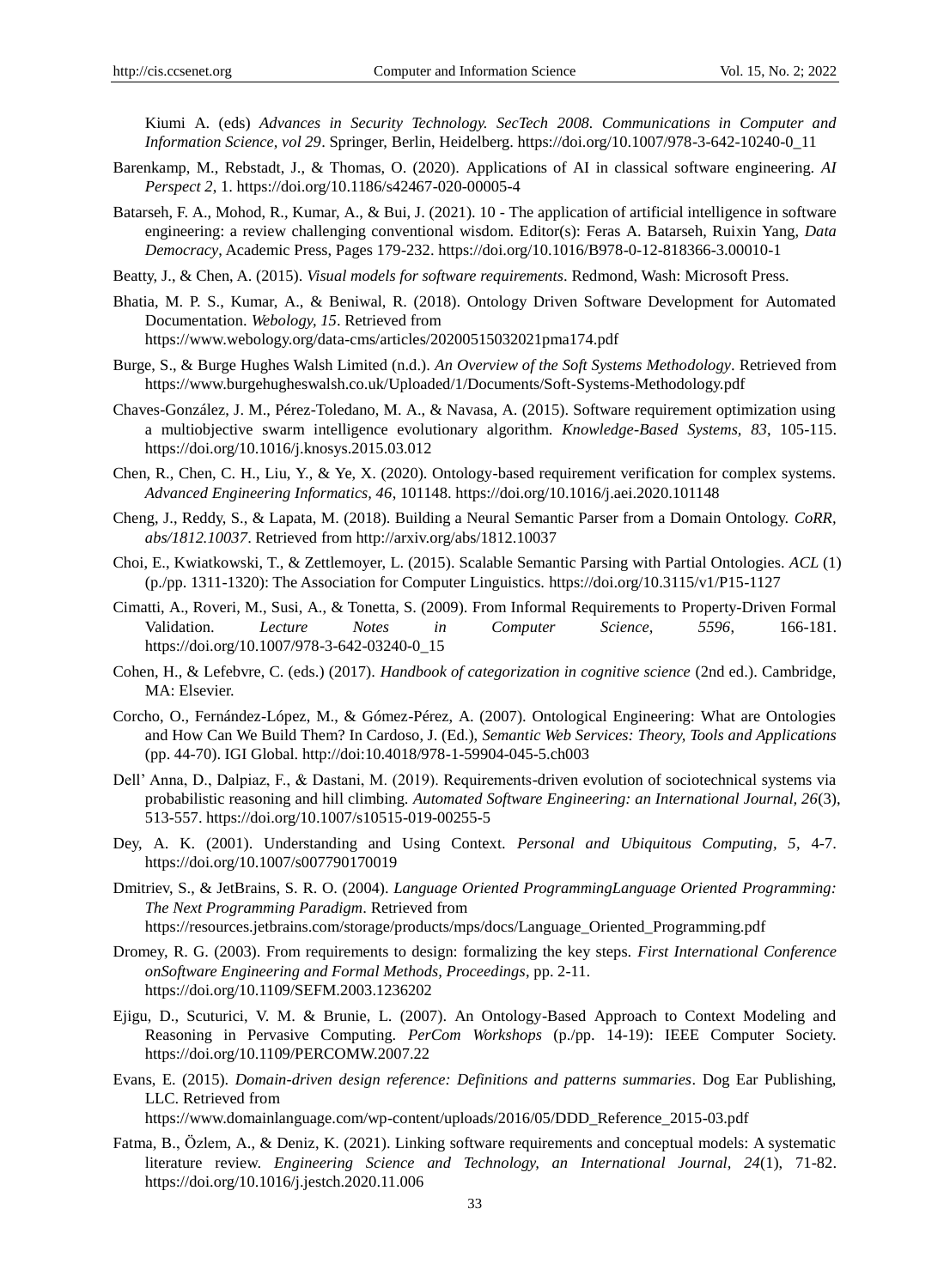- Feras, A. B., Rasika, M., Abhinav, K., & Justin, B. (2020). 10 The application of artificial intelligence in software engineering: a review challenging conventional wisdom. Editor(s): Feras A. Batarseh, Ruixin Yang, *Data Democracy*, Academic Press, Pages 179-232. https://doi.org/10.1016/B978-0-12-818366-3.00010-1
- Fisher, D. H. (1987). Knowledge acquisition via incremental conceptual clustering. *Mach Learn, 2*, 139-172. https://doi.org/10.1007/BF00114265
- Frankish, K., & Ramsey, W. M. (eds.) (2014). *The Cambridge Handbook of Artificial Intelligence*. Cambridge, UK: Cambridge University Press. https://doi.org/10.1017/CBO9781139046855
- Gangemi, A., Gomez-Perez, A., Presutti, V., & Suarez-Figueroa, M. (2007). Towards a Catalog of OWL-based Ontology Design Patterns. *12th Conference of the Spanish Association for Artificial Intelligence*, CAEPIA, Salamanca (Spain). Retrieved from

https://oa.upm.es/5212/1/Towards\_a\_Catalog\_of\_OWL-based\_Ontology\_Design\_Patterns.pdf

- Ghazel, M., Yang, J., & El-Koursi, E. M. (2015). A pattern-based method for refining and formalizing informal specifications in critical control systems. *Journal of Innovation in Digital Ecosystems, 2*, 1-2, 32-44. https://doi.org/10.1016/j.jides.2015.11.001
- Giudice, D. L. (2016). *How AI Will Change Software Development And Applications*. [Research report] Retrieved from https://www.forrester.com/report/How-AI-Will-Change-Software-Development-And-Applications/RES121 339
- Gomez, F. J., Aguilera, M. A., Olsen, S. H., & Vanfretti, L. (September 01, 2020). Software requirements for interoperable and standard-based power system modeling tools. *Simulation Modelling Practice and Theory, 103*. https://doi.org/10.1016/j.simpat.2020.102095
- Grefenstette, E., Blunsom, P. L., de Freitas, N., & Hermann, K. M. (2014). *A Deep Architecture for Semantic Parsing*. https://doi.org/10.3115/v1/W14-2405
- Gregory, F. H., & Warwick Business School. (1993). *A logical analysis of soft systems modelling: Implications for information system design and knowledge-based system design* (Unpublished PhD thesis). University of Warwick, Coventry, UK. Retrieved from http://wrap.warwick.ac.uk/2888/
- Gregory, P., Barroca, L., Sharp, H., Deshpande, A., & Taylor, K. J. (2016). The challenges that challenge: engaging with agile practitioners' concerns*. Information and Software Technology, 77,* 92-104. https://doi.org/10.1016/j.infsof.2016.04.006
- Gruber, T. R. (1993). A translation approach to portable ontology specifications. *Knowledge Acquisition, 5*(2), 199-220. https://doi.org/10.1006/knac.1993.1008
- Gu, T., Wang, X., Pung, H. K., & Zhang, D. Q. (2020). An Ontology-based Context Model in Intelligent Environments. *CoRR, abs/2003.05055*. Retrieved from https://arxiv.org/ftp/arxiv/papers/2003/2003.05055.pdf
- Harman, M., & Chicano, F. (2015). Search Based Software Engineering (SBSE). *Journal of Systems and Software, 103*, 266. https://doi.org/10.1016/j.jss.2015.01.051
- Iqbal, T., Elahidoost, P., Lucio, L., & 25th Asia-Pacific Software Engineering Conference, APSEC 2018. (2019). A Bird's Eye View on Requirements Engineering and Machine Learning. *Proceedings - Asia-Pacific Software Engineering Conference, Apsec*, 11-20. https://doi.org/10.1109/APSEC.2018.00015
- Jackson, E. K., Seifert, D., Dahlweid, M., Santen, T., Bjorner, N., & Schulte, W. (2009). *Specifying and Composing Non-functional Requirements in Model-Based Development*. Bergel, Alexandre; Software Composition; 72-89; Springer Berlin Heidelberg: Berlin, Heidelberg. https://doi.org/10.1007/978-3-642-02655-3\_7
- Jayagopal, A., Kaushik, R., Krishnan, A., Nalla, R., & Ruttala, S. (February 01, 2021). Bug classification using machine and Deep Learning Algorithms. *Materials Today: Proceedings*. https://doi.org/10.1016/j.matpr.2021.01.188
- Kääriäinen, J. (2011). *Towards an Application Lifecycle Management Framework: Dissertation*. VTT Technical Research Centre of Finland. Retrieved from http://www.vtt.fi/inf/pdf/publications/2011/P759.pdf
- Kamath, A., & Das, R. (2018). *A Survey on Semantic Parsing*. Retrieved from http://arxiv.org/abs/1812.00978 Karpathy, A. (2017). *Software 2.0.* [Blog post] Retrieved from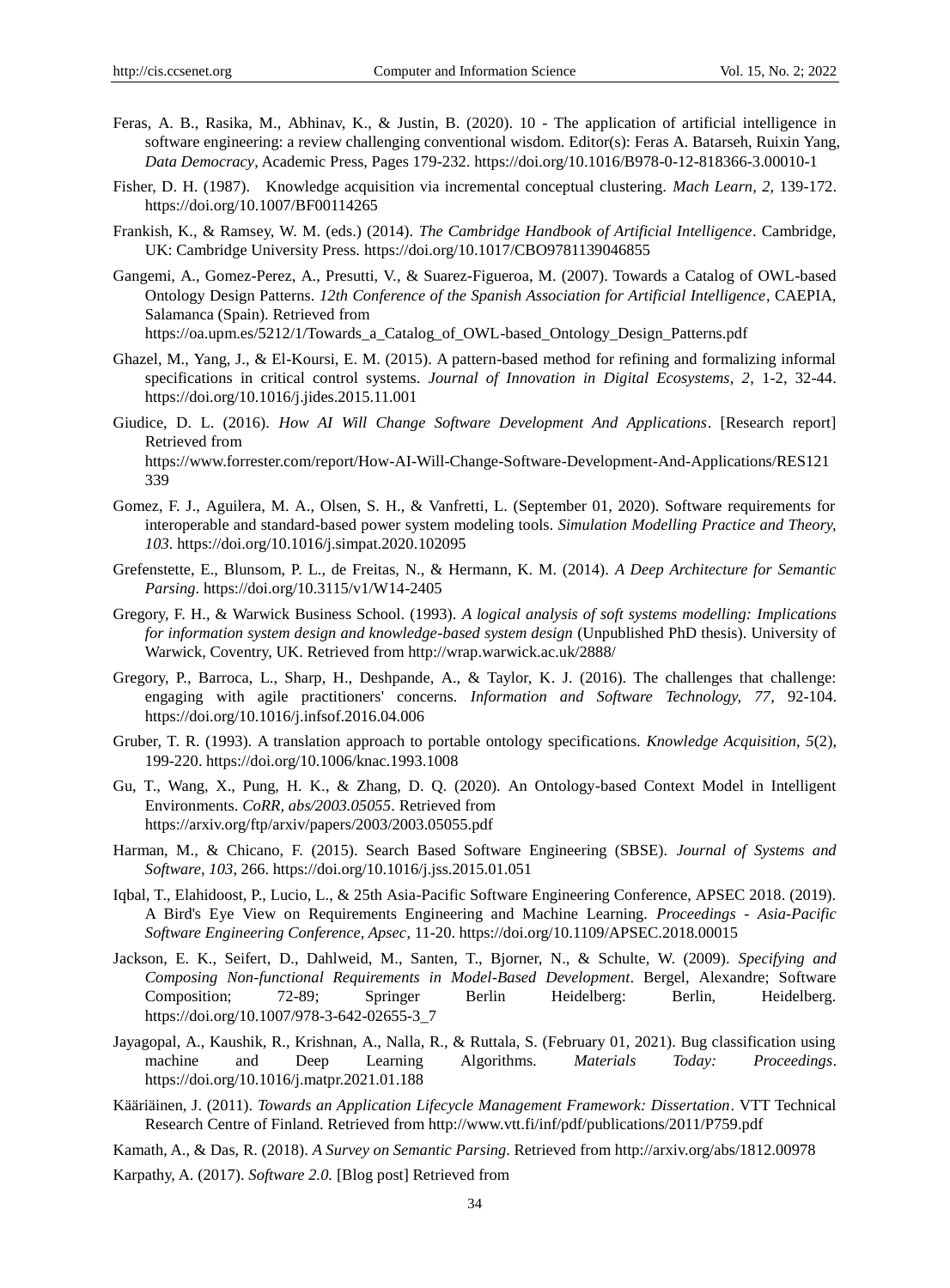https://karpathy.medium.com/software-2-0-a64152b37c35

- Knublauch, H. (2004). Ontology-Driven Software Development in the Context of the Semantic Web: An Example Scenario with Protege/OWL. In D. S. Frankel, E. F. Kendall & D. L. McGuinness (Eds.), *1st International Workshop on the Model-Driven Semantic Web (MDSW2004).* Retrieved from http://knublauch.com/publications/MDSW2004.pdf
- Kulyamin, V. V. et al. (n.d.). *Formalizatsiya trebovaniy na praktike.* [Formalization of requirements in practice]. Retreived from http://panda.ispras.ru/~kuliamin/docs/Req-2006-ru.pdf
- Kurasinska, L., Frak, M., & STX Next sp. z o.o (2019, September 13). *Will Artificial Intelligence Replace Software Developers?* [Blog post] Retrieved from https://www.stxnext.com/blog/will-artificial-intelligence-replace-developers/
- Lavbič, D., & Bajec, M. (2011). Rapid Development of Executable Ontology for Financial Instruments and Trading Strategies. In: Mohamad Zain J., Wan Mohd W.M.., El-Qawasmeh E. (eds) Software Engineering and Computer Systems. ICSECS 2011. *Communications in Computer and Information Science, 179*. Springer, Berlin, Heidelberg. https://doi.org/10.1007/978-3-642-22170-5\_21
- Lehmann, J., & Völker, J. (2014). An Introduction to Ontology Learning. In J. Lehmann & J. Voelker (ed.), *Perspectives on Ontology Learning* (pp. ix-xvi). AKA / IOS Press. Retrieved from https://www.semanticscholar.org/paper/An-Introduction-to-Ontology-Learning-Lehmann-V%C3%B6lker/1f 1936981ce32621d69c47a2b9eaa1fcca5abbb7
- Leybourn, E., & Hastie, S. (2018). *#NOPROJECTS: a culture of continuous value*. [Place of publication not identified]: LULU COM.
- Li, D., Deng, L., Zeng, X., & Cai, Z. (2021). Dynamic simulation modelling of software requirements changes management system. *Microprocessors and Microsystems, 83*. https://doi.org/10.1016/j.micpro.2021.104009
- Li, L., Harman, M., Wu, F., & Zhang, Y. (2017). The Value of Exact Analysis in Requirements Selection. Ieee *Transactions on Software Engineering, 43*(6), 580-596. https://doi.org/10.1109/TSE.2016.2615100
- Liddy, E. D. (2001). *Natural Language Processing*. In Encyclopedia of Library and Information Science, 2nd Ed. NY. Marcel Decker, Inc. Retrieved from https://surface.syr.edu/cnlp/11/
- Lukša, M. (2017). *Kubernetes in Action*. Manning Publications. https://doi.org/10.3139/9783446456020.fm
- Madhan, V., Kalaiselvi, V. K. G., & Donald, J. P. (2017). 2nd International Conference on Computing and Communications Technologies (ICCCT) (2017). *Tool development for formalizing the requirement for the safety critical software engineering process*. pp. 161-164. Retrieved from htpps://10.1109/ICCCT2.2017.7972273
- Maedche, A., & Staab, S. (2001). Ontology learning for the Semantic Web. *IEEE Intelligent Systems, 16*(2), 72-79. https://doi.org/10.1109/5254.920602
- Miao, W., Wang, X., & Liu, S. (2015). A Tool for Supporting Requirements Formalization Based on Specification Pattern Knowledge*. International Symposium on Theoretical Aspects of Software Engineering (TASE),* 127-130. https://doi.org/10.1109/TASE.2015.13
- Miller, G. J. (2013). *Agile problems, challenges, & failures*. PMI® Global Congress 2013 North America, New Orleans, LA. Newtown Square, PA: Project Management Institute. Retrieved from https://www.pmi.org/learning/library/agile-problems-challenges-failures-5869
- Mohammad, S., Laith, A., Muath, I. J., Osama, A. A., & Mohammad, S. D. (2020) (AIAM2019) Artificial Intelligence in Software Engineering and inverse: Review. *International Journal of Computer Integrated Manufacturing, 33*(10-11), 1129-1144. https://doi.org/10.1080/0951192X.2020.1780320
- Mok, J., & Min, H. (2015). Ontology-based context-aware model by applying Bayesian network. *FSKD* (p./pp. 2660-2664), : IEEE. https://doi.org/10.1109/FSKD.2015.7382377
- Moradi, B., Daclin, N., Chapurlat, V., & 19th IFIP WG 5.5 Working Conference on Virtual Enterprises, PRO-VE 2018. (2018). Formalization and Evaluation of Non-functional Requirements: Application to Resilience. *Ifip Advances in Information and Communication Technology, 534*, 124-131. https://doi.org/10.1007/978-3-319-99127-6\_11
- Moroz, O. V. (2020). Model of Self-organizing Knowledge Representation and Organizational Knowledge Transformation. *American Journal of Artificial Intelligence, 4*(1), 1-19.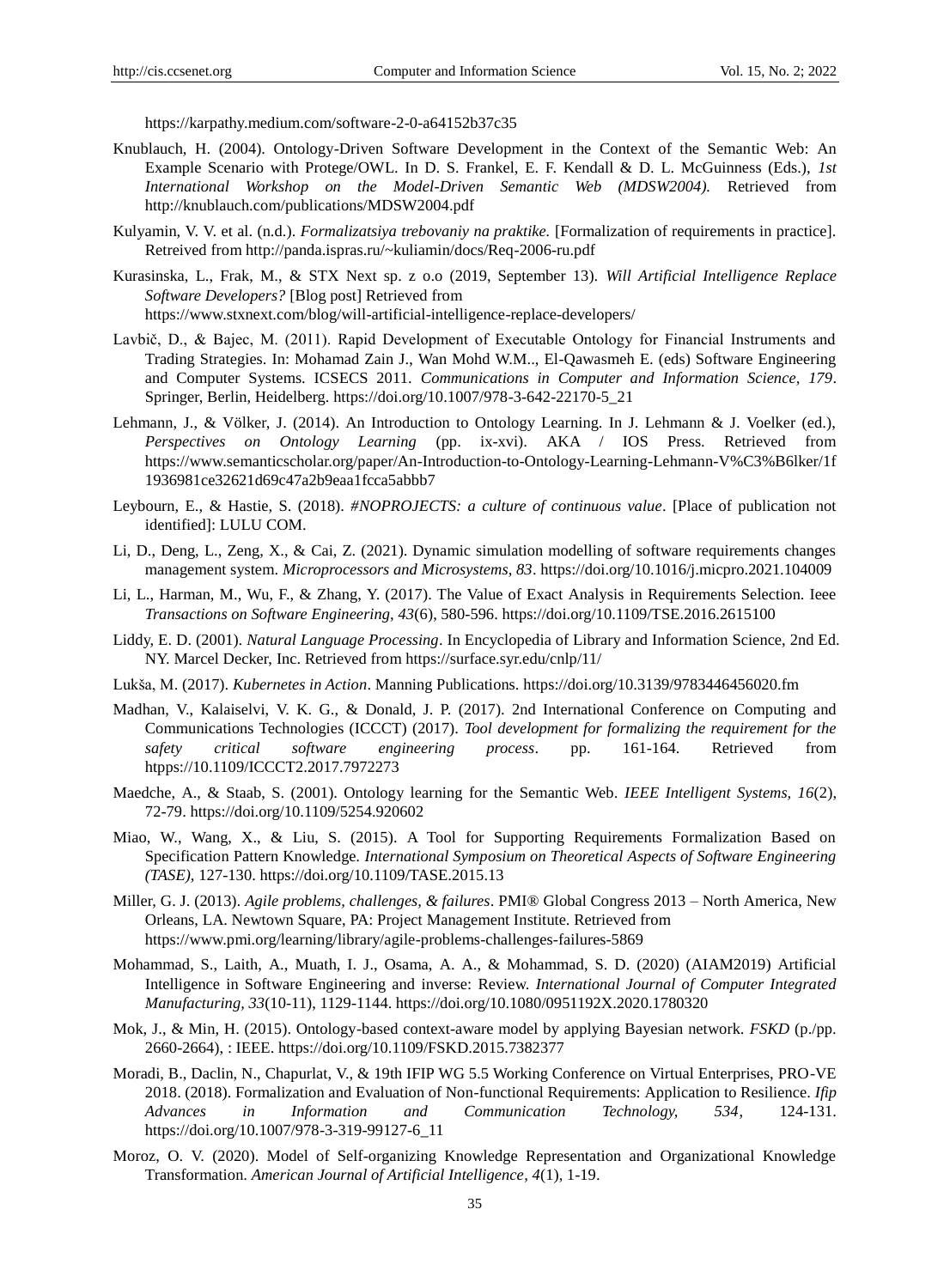https://doi.org/10.11648/j.ajai.20200401.11

- Moroz, O. V. (2021). Universal Transcendental Logic-Based Ontology. *Computer and Information Science, 14*(2). https://doi.org/10.5539/cis.v14n2p1
- Narrative Science. (2018). *Outlook on Artificial Intelligence in the Enterprise*. [Research report] Retrieved from https://narrativescience.com/wp-content/uploads/2019/02/Research-Report\_Outlook-on-AI-for-the-Enterpri se.pdf
- Naumchev, A., & Meyer, B. (2017). Seamless requirements. *Computer Languages, Systems & Structures, 49*, 119-132. https://doi.org/10.1016/j.cl.2017.04.001
- Pan, J. Z., Steffen S., Aßmann, U., Ebert, J., Zhao, Y., &. Springer-Verlag GmbH. (2015). *Ontology-Driven Software Development.* Berlin: Springer Berlin. https://doi.org/10.1007/978-3-642-31226-7
- Pandey, S. K., Mishra, R. B., & Tripathi, A. K. (2021). Machine learning based methods for software fault prediction: A survey. *Expert Systems with Applications, 172*. https://doi.org/10.1016/j.eswa.2021.114595
- Peres, F., Yang, J., & Ghazel, M. (2012). A Formal Framework for the Formalization of Informal Requirements. *The International Journal of Soft Computing and Software Engineering, 2*(8), 14-27. https://doi.org/10.7321/jscse.v2.n8.2
- Perkusich, M., Chaves, S. L., Costa, A., Ramos, F., Saraiva, R., Freire, A., Dilorenzo, E., ... Perkusich, A. (2020). Intelligent software engineering in the context of agile software development: A systematic literature review. *Information and Software Technology, 119*. https://doi.org/10.1016/j.infsof.2019.106241
- Poon, H., & Domingos, P. M. (2010). Unsupervised Ontology Induction from Text. In J. Hajic, S. Carberry & S. Clark (eds.), *ACL* (p./pp. 296-305): The Association for Computer Linguistics. Retrieved from https://www.aclweb.org/anthology/P10-1031.pdf
- Ramírez, A., Romero, J. R., & Ventura, S. (2019). A survey of many-objective optimisation in search-based software engineering. *Journal of Systems and Software, Volume 149*, 382-395. https://doi.org/10.1016/j.jss.2018.12.015
- Ransbotham, S., Kiron, D., Gerbert, P., Reeves, M., & Massachusetts Institute of Technology (2017). *Reshaping business with artificial intelligence. Closing the gap between ambition and action*. REPRINT #: 59181. Retrieved from

https://sloanreview.mit.edu/projects/reshaping-business-with-artificial-intelligence/#chapter-10

- Rosa, N. S., Freire Cunha, P. R., & Ribeiro Justo, G. R. (2004). An approach for reasoning and refining non-functional requirements. *J Braz Comp Soc, 10*, 62-84. https://doi.org/10.1007/BF03192354
- Rossberg, J. (2014). *Beginning application lifecycle management*. Bercley, CA: APRESS. https://doi.org/10.1007/978-1-4302-5813-1
- Ruchika, M., Megha, K., & Rajeev, R. R. (2017). On the application of search-based techniques for software engineering predictive modeling: A systematic review and future directions. *Swarm and Evolutionary Computation, 32*, 85-109. https://doi.org/10.1016/j.swevo.2016.10.002
- Salih, A. M., Omar, M., & Yasin, A. (January 01, 2018). *Understanding Uncertainty of Software Requirements Engineering: A Systematic Literature Review Protocol*. In: Requirements Engineering for Internet of Things. Springer, Singapore, pp. 164-171. http://doi.org/10.1007/978-981-10-7796-8\_13
- Schalley, A. C. (2019). Ontologies and ontological methods in linguistics. Lang. *Linguistics Compass, 13.* https://doi.org/10.1111/lnc3.12356
- Shankar, P., Morkos, B., & Yadav, D. et al. (2020). Towards the formalization of non-functional requirements in conceptual design. *Res Eng Design 31*, 449-469. https://doi.org/10.1007/s00163-020-00345-6
- Shehab, M., Abualigah, L., Jarrah, M. I., Alomari, O. A., & Daoud, M. S. (January 01, 2020). (AIAM2019) Artificial Intelligence in Software Engineering and inverse: Review. *International Journal of Computer Integrated Manufacturing, 33*, 1129-1144. https://doi.org/10.1080/0951192X.2020.1780320
- Siddiqui, F., & Alam, M. A. (2013). Ontology Based Feature Driven Development Life Cycle. *CoRR, abs/1307.4174*. Retrieved from https://arxiv.org/ftp/arxiv/papers/1307/1307.4174.pdf
- Sowa, J. F. (2007). Language games, a foundation for semantics and ontology. *Current Research in the Semantics/pragmatics Interface, 18*, 17-37.